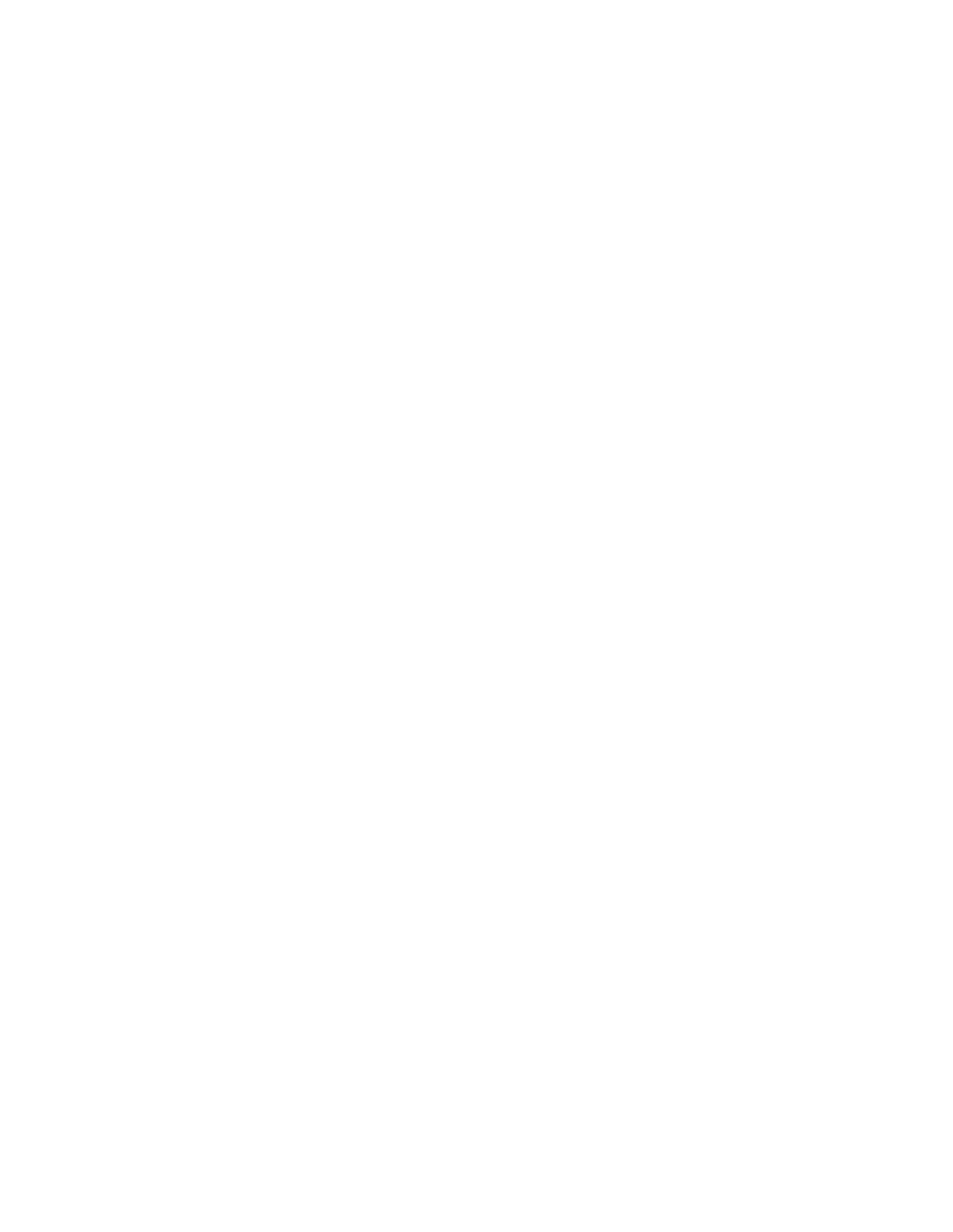

## TABLE OF CONTENTS

## **ADDITIONAL TABLES**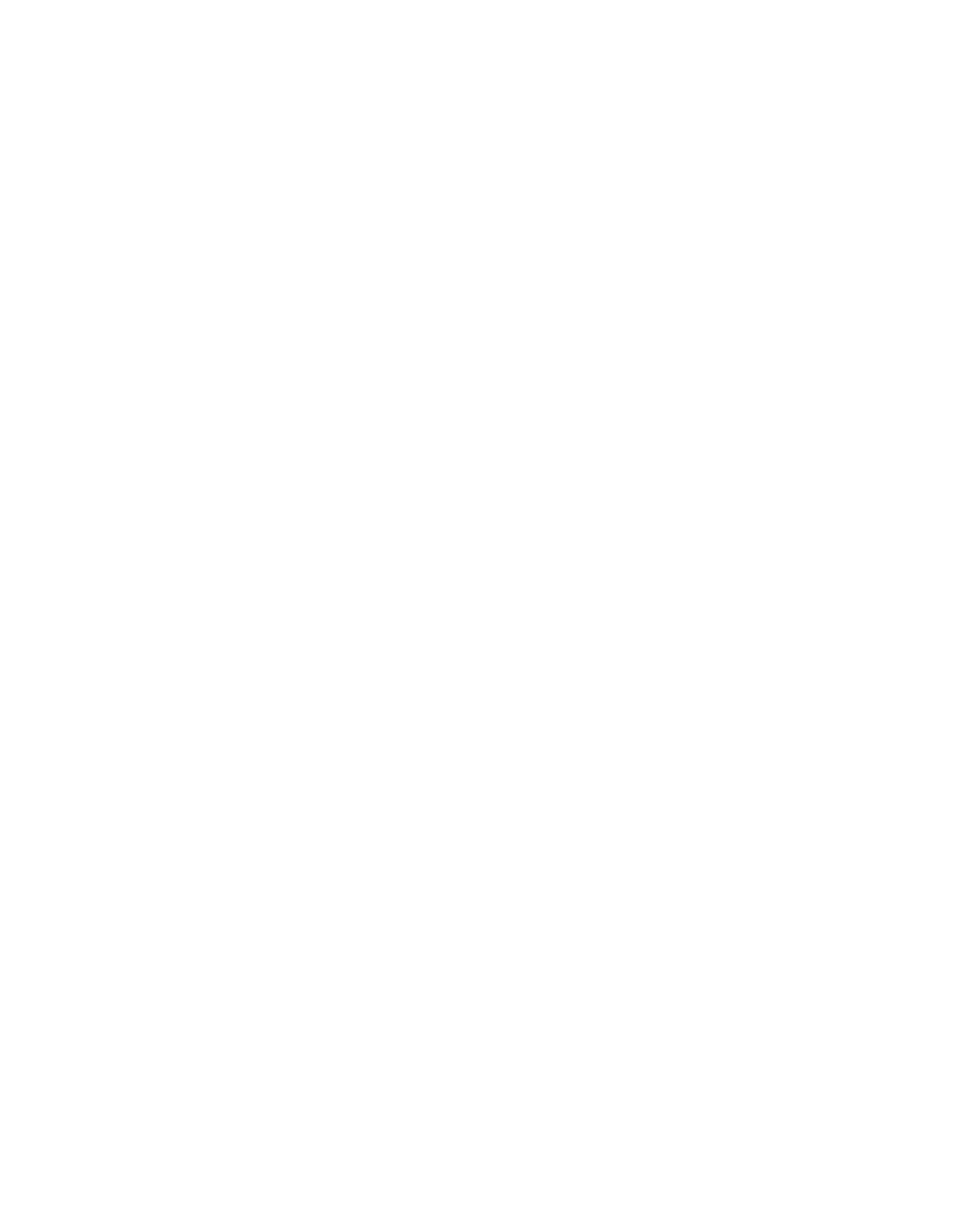## **P A I D A B S E N C E R A T E S**

#### **JULY - OCTOBER**

| <b>WORKFORCE</b>                  | FY 2011           | FY 2011           | FY 2011           | FY 2011   | FY 2011        | FY 2010        | FY 2011          |
|-----------------------------------|-------------------|-------------------|-------------------|-----------|----------------|----------------|------------------|
| OR                                | DOC.              | UNDOC.            | <b>TOTAL</b>      | LODI/     | <b>TOTAL</b>   | <b>TOTAL</b>   | EQUIV. ABS.      |
| <b>AGENCY</b>                     | <b>SICK LEAVE</b> | <b>SICK LEAVE</b> | <b>SICK LEAVE</b> | <b>WC</b> | <b>ABSENCE</b> | <b>ABSENCE</b> | <b>DAYS/YEAR</b> |
| <b>UNIFORMED WORKFORCES</b>       |                   |                   |                   |           |                |                |                  |
| DOC (U)                           | 5.04%             | <b>NA</b>         | 5.04%             | 0.39%     | 5.43%          | 4.64%          | 13.5             |
| FDNY (U)                          | 2.55%             | <b>NA</b>         | 2.55%             | 4.68%     | 7.22%          | 7.81%          | 18.0             |
| NYPD (U)                          | 3.35%             | <b>NA</b>         | 3.35%             | 1.30%     | 4.65%          | 3.89%          | 11.5             |
| DSNY (U)                          | 4.47%             | <b>NA</b>         | 4.47%             | 1.78%     | 6.25%          | 6.35%          | 15.5             |
| <b>Subtotal</b>                   | 3.57%             | <b>NA</b>         | 3.57%             | 1.83%     | 5.40%          | 5.00%          | 13.4             |
| <b>LARGE CIVILIAN WORKFORCES</b>  |                   |                   |                   |           |                |                |                  |
| NYPD (C)                          | 2.32%             | 1.12%             | 3.44%             | 0.12%     | 3.56%          | 3.30%          | 8.7              |
| FDNY (C)                          | 2.20%             | 1.82%             | 4.02%             | 1.98%     | 6.00%          | 6.00%          | 14.8             |
| <b>ACS</b>                        | 2.02%             | 1.56%             | 3.59%             | 0.14%     | 3.72%          | 3.60%          | 9.2              |
| <b>HRA</b>                        | 2.37%             | 2.28%             | 4.66%             | 0.16%     | 4.82%          | 4.16%          | 11.9             |
| <b>DHS</b>                        | 2.12%             | 1.57%             | 3.69%             | 0.51%     | 4.20%          | 3.88%          | 10.4             |
| <b>HPD</b>                        | 2.80%             | 1.04%             | 3.85%             | 0.36%     | 4.20%          | 3.83%          | 10.4             |
| <b>DOHMH</b>                      | 2.05%             | 1.37%             | 3.42%             | 0.13%     | 3.55%          | 3.33%          | 8.8              |
| <b>DEP</b>                        | 2.48%             | 1.26%             | 3.74%             | 0.82%     | 4.56%          | 4.32%          | 11.3             |
| DSNY (C)                          | 2.42%             | 1.11%             | 3.53%             | 0.27%     | 3.80%          | 3.92%          | 9.4              |
| <b>DOF</b>                        | 3.49%             | 0.64%             | 4.14%             | 0.22%     | 4.35%          | 4.65%          | 10.8             |
| <b>DOT</b>                        | 2.66%             | 0.90%             | 3.56%             | 0.80%     | 4.36%          | 4.21%          | 10.8             |
| <b>DPR</b>                        | 1.21%             | 0.68%             | 1.89%             | 0.23%     | 2.11%          | 2.05%          | 5.2              |
| <b>Subtotal</b>                   | 2.23%             | 1.38%             | 3.61%             | 0.40%     | 4.00%          | 3.74%          | 9.9              |
| <b>MEDIUM CIVILIAN WORKFORCES</b> |                   |                   |                   |           |                |                |                  |
| LAW                               | 1.34%             | 1.64%             | 2.98%             | 0.02%     | 3.00%          | 2.96%          | 7.5              |
| <b>DCAS</b>                       | 2.05%             | 1.22%             | 3.27%             | 0.08%     | 3.36%          | 3.26%          | 8.3              |
| <b>DDC</b>                        | 2.83%             | 0.63%             | 3.46%             | 0.03%     | 3.49%          | 3.63%          | 8.7              |
| DOC (C)                           | 1.68%             | 2.17%             | 3.85%             | 0.04%     | 3.89%          | 3.58%          | 9.6              |
| <b>DJJ</b>                        | 2.91%             | 0.77%             | 3.68%             | 0.71%     | 4.39%          | 4.07%          | 10.5             |
| <b>PROBATION</b>                  | 2.76%             | 0.78%             | 3.54%             | 0.13%     | 3.66%          | 3.81%          | 9.1              |
| <b>DOB</b>                        | 2.20%             | 1.04%             | 3.24%             | 0.08%     | 3.32%          | 3.36%          | 8.2              |
| <b>Subtotal</b>                   | 2.15%             | 1.26%             | 3.41%             | 0.11%     | 3.52%          | 3.46%          | 8.7              |
| <b>SMALL CIVILIAN WORKFORCES</b>  |                   |                   |                   |           |                |                |                  |
| <b>OEM</b>                        | 0.68%             | 1.66%             | 2.33%             | 0.01%     | 2.34%          | 2.57%          | 5.8              |
| <b>DCP</b>                        | 1.37%             | 1.69%             | 3.06%             | 0.00%     | 3.06%          | 2.96%          | 7.6              |
| DOI                               | 1.66%             | 0.90%             | 2.56%             | 0.00%     | 2.56%          | 3.01%          | 6.3              |
| <b>DFTA</b>                       | 2.32%             | 0.47%             | 2.79%             | 0.02%     | 2.82%          | 2.90%          | 7.0              |
| <b>CULTURAL</b>                   | 1.14%             | 2.33%             | 3.47%             | 0.00%     | 3.47%          | 2.64%          | 8.6              |
| <b>FISA</b>                       | 1.96%             | 1.69%             | 3.65%             | 0.00%     | 3.65%          | 2.98%          | 9.1              |
| LANDMARKS                         | 1.36%             | 1.19%             | 2.55%             | 0.00%     | 2.55%          | 2.30%          | 6.3              |
| <b>TLC</b>                        | 2.40%             | 0.82%             | 3.22%             | 0.96%     | 4.18%          | 4.97%          | 10.4             |
| <b>CCHR</b>                       | 3.27%             | 1.09%             | 4.36%             | 0.01%     | 4.38%          | 3.31%          | 10.9             |
| <b>DYCD</b>                       | 2.08%             | 1.03%             | 3.11%             | 0.00%     | 3.11%          | 3.17%          | 7.7              |
| <b>DSBS</b>                       | 1.53%             | 1.43%             | 2.95%             | 0.00%     | 2.96%          | 2.87%          | 7.4              |
| <b>DOITT</b>                      | 1.73%             | 1.33%             | 3.06%             | 0.00%     | 3.06%          | 2.88%          | 7.6              |
| <b>DOR</b>                        | 2.16%             | 1.66%             | 3.81%             | 0.15%     | 3.97%          | 3.60%          | 9.9              |
| <b>CONSUMER</b>                   | 2.24%             | 0.89%             | 3.13%             | 0.02%     | 3.16%          | 3.51%          | 7.8              |
| <b>BIC</b>                        | 3.20%             | 1.03%             | 4.23%             | 0.09%     | 4.32%          | 3.88%          | 10.7             |
| <b>Subtotal</b>                   | 1.96%             | 1.12%             | 3.07%             | 0.10%     | 3.17%          | 3.16%          | 7.9              |
| <b>Uniformed</b>                  | 3.57%             | n/a               | 3.57%             | 1.83%     | 5.40%          | 5.00%          | 13.4             |
| <b>Civilian</b>                   | 2.21%             | 1.35%             | 3.56%             | 0.35%     | 3.91%          | 3.68%          | 9.7              |
| <b>TOTAL</b>                      |                   |                   |                   |           |                |                |                  |
|                                   | 2.82%             | 0.75%             | 3.56%             | 1.01%     | 4.58%          | 4.26%          | 11.3             |
| <b>CITYWIDE</b>                   | 2.82%             | 0.75%             | 3.56%             | 0.19%     | 3.76%          | 3.46%          | 9.3              |

*Note: The Total Absence Rate is calculated by dividing the sum of paid sick leave for all employees, Line-of-Duty Injury absence for uniformed employees, and paid Workers' Compensation absence for civilian employees, by paid scheduled hours for all employees. The Citywide Absence Rate is calculated by dividing paid sick leave for all employees plus paid Workers' Compensation absence for civilian employees by paid scheduled hours for all employees.*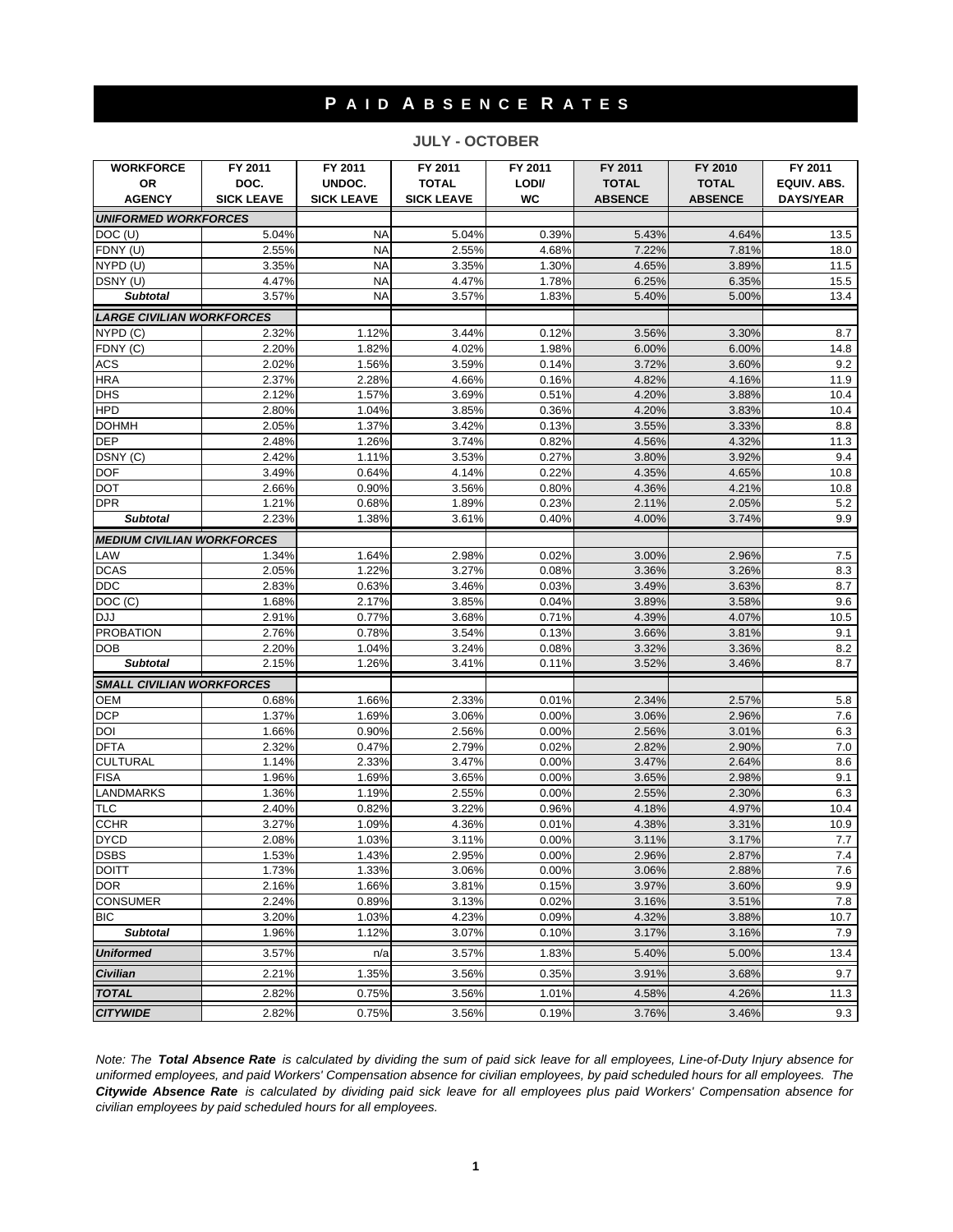| <b>INDICATORS</b> | <b>FY09</b><br>Annual<br>Actual | <b>FY10</b><br>Annual<br><b>Actual</b> |
|-------------------|---------------------------------|----------------------------------------|
|                   |                                 |                                        |

The Mayor's Office is currently pursuing a number of initiatives to improve the management and tracking of the City's fleet. The City plans to improve efficiency and save money by decreasing fleet size, encouraging car-sharing, and better managing fuel and parts. In addition, the City will save money on its fleet through the standardization of maintenance and administration. While these major change efforts are underway, small incremental changes to the fleet have been postponed. Thus, the data reported in the MMR have not changed significantly and new data are not presented here.

| <b>CITYWIDE FLEET SIZE</b>                                    | 29.687 | 29,114 |
|---------------------------------------------------------------|--------|--------|
| o City Managed Fleet*                                         | 27.542 | 27,353 |
| - City Funded                                                 | 24.461 | 24,171 |
| - Non-City Funded (from grants or donations)                  | 3.081  | 3,182  |
| o Non-City Managed Fleet*                                     | 2.145  | 1,761  |
| Percentage of Purchased Vehicles Compliant with Local Law 38  | 99%    | 99%    |
| Percentage of Alternative Fuel Vehicles in City Managed Fleet | ΝI     | 24%    |

\*Note that FY10 may not be comparable to FY09 because several agencies were recategorized in FY10.

The following is a detailed fleet breakdown for agencies with the largest fleets:

#### **DEPARTMENT OF HEALTH AND MENTAL HYGIENE**

| o Total Number of Vehicles                | 354    | 343     |
|-------------------------------------------|--------|---------|
| - Alternative Fuel Vehicles               | 188    | 206     |
| - Percentage of Alternative Fuel Vehicles | ΝI     | 60%     |
| o Light Duty                              | 250    | 241     |
| - Average Vehicle Age (Months)            | 85     | 64      |
| - Average Vehicle Mileage                 | 33.976 | 30,089  |
| - Mechanical Downtime (%)                 | 1.08%  | 4.69%   |
| - Average Cost of Maintenance             | \$784  | \$1,882 |
| - Accident Downtime (%)                   | 0.80%  | 0.30%   |
| - Average Cost of Accidents               | \$125  | \$131   |
|                                           |        |         |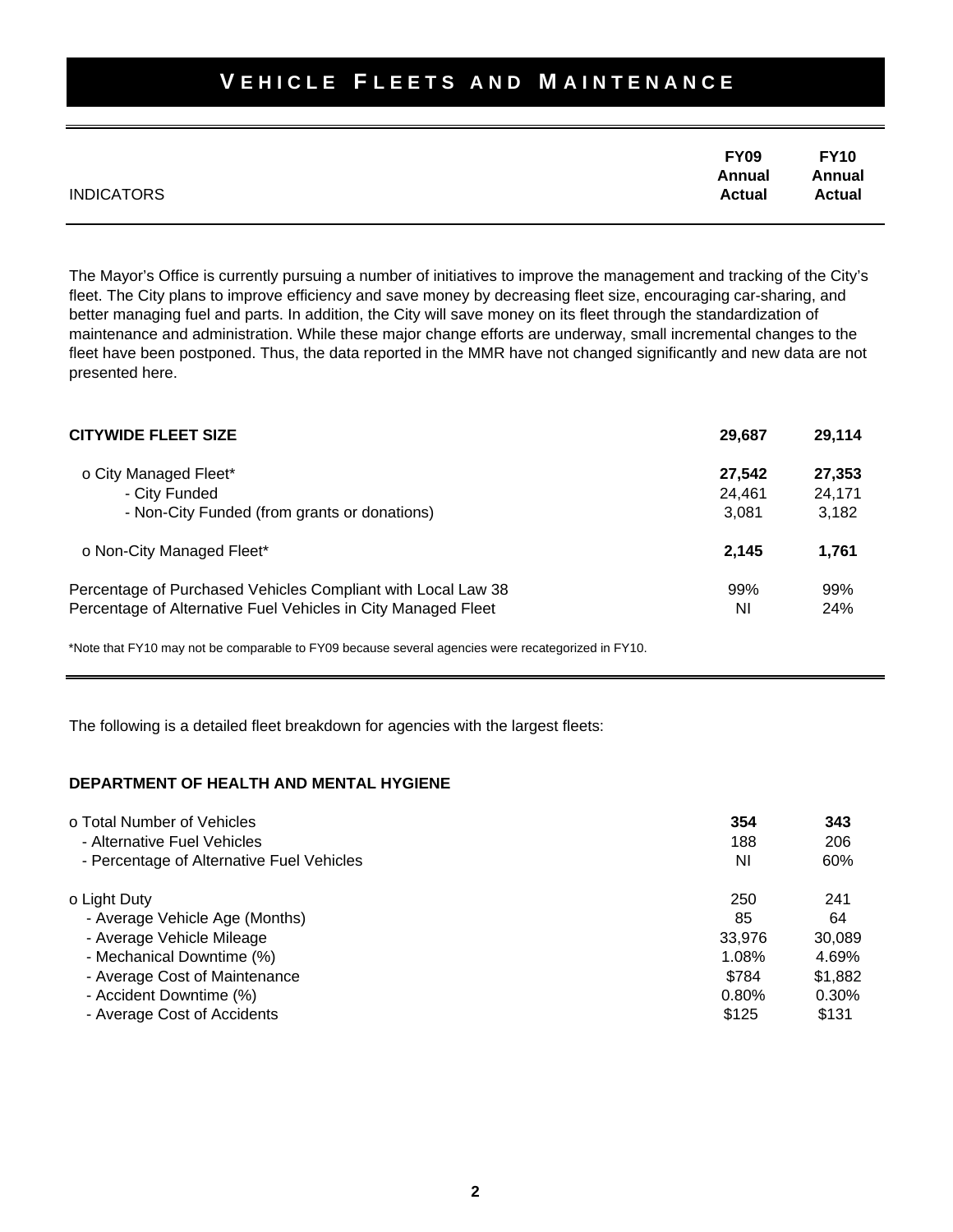| <b>INDICATORS</b>                                                                             | <b>FY09</b><br>Annual<br><b>Actual</b> | <b>FY10</b><br>Annual<br><b>Actual</b> |
|-----------------------------------------------------------------------------------------------|----------------------------------------|----------------------------------------|
| o Medium Duty                                                                                 | 97                                     | 95                                     |
| - Average Vehicle Age (Months)                                                                | 81                                     | 93                                     |
| - Average Vehicle Mileage                                                                     | 51,063                                 | 59,102                                 |
| - Mechanical Downtime (%)                                                                     | 1.07%                                  | 2.29%                                  |
| - Average Cost of Maintenance                                                                 | \$1,196                                | \$6,431                                |
| - Accident Downtime (%)                                                                       | 0.08%                                  | 0.33%                                  |
| - Average Cost of Accidents                                                                   | \$78                                   | \$74                                   |
| o Heavy Duty                                                                                  | 5                                      | 5                                      |
| - Average Vehicle Age (Months)                                                                | 84                                     | 96                                     |
| - Average Vehicle Mileage                                                                     | 11,567                                 | 13,693                                 |
| - Mechanical Downtime (%)                                                                     | 0.66%                                  | 3.98%                                  |
| - Average Cost of Maintenance                                                                 | \$1,044                                | \$5,447                                |
| - Accident Downtime (%)                                                                       | 0.02%                                  | 0.00%                                  |
| - Average Cost of Accidents                                                                   | \$162                                  | \$0                                    |
| o Other                                                                                       | N <sub>l</sub>                         | 2                                      |
| - Average Vehicle Age (Months)                                                                | ΝI                                     | 70                                     |
| - Average Vehicle Mileage                                                                     | ΝI                                     | N/A                                    |
| - Mechanical Downtime (%)                                                                     | N <sub>l</sub>                         | 0.00%                                  |
| - Average Cost of Maintenance                                                                 | ΝI                                     | \$0                                    |
| - Accident Downtime (%)                                                                       | N <sub>l</sub>                         | 0.00%                                  |
| - Average Cost of Accidents                                                                   | N <sub>l</sub>                         | \$0                                    |
| Applicable Agency Light-Duty and Medium-Duty Vehicle Purchases by California Lev II Standards |                                        |                                        |
| o Light Duty Vehicle (LDV) Purchases                                                          | 8                                      | 37                                     |
| - LDV Purchases - Zero Emission Vehicles (ZEV)                                                | $\pmb{0}$                              | 0                                      |
| - LDV Purchases - Advanced Technology Partial Zero Emission Vehicles (ATPZEV)                 | 8                                      | 37                                     |
| - Toyota Prius                                                                                | 8                                      | 37                                     |
| - LDV Purchases - Partial Zero Emission Vehicles (PZEV)                                       | 0                                      | 0                                      |
| - LDV Purchases - Super Ultra Low Emission Vehicles (SULEV)                                   | 0                                      | 0                                      |
| - LDV Purchases - Ultra Low Emission Vehicles (ULEV)                                          | 0                                      | O                                      |
| - LDV Purchases - Low Emission Vehicles (LEV)                                                 | 0                                      | 0                                      |
| o Medium Duty Vehicle (MDV) Purchases                                                         | 0                                      | 0                                      |
| - MDV Purchases - Zero Emission Vehicles (ZEV)                                                | 0                                      | 0                                      |
| - MDV Purchases - Advanced Technology Partial Zero Emission Vehicles (ATPZEV)                 | 0                                      | 0                                      |
| - MDV Purchases - Partial Zero Emission Vehicles (PZEV)                                       | 0                                      | 0                                      |
| - MDV Purchases - Super Ultra Low Emission Vehicles (SULEV)                                   | 0                                      | 0                                      |
| - MDV Purchases - Ultra Low Emission Vehicles (ULEV)                                          | 0                                      | 0                                      |
| - MDV Purchases - Low Emission Vehicles (LEV)                                                 | 0                                      | 0                                      |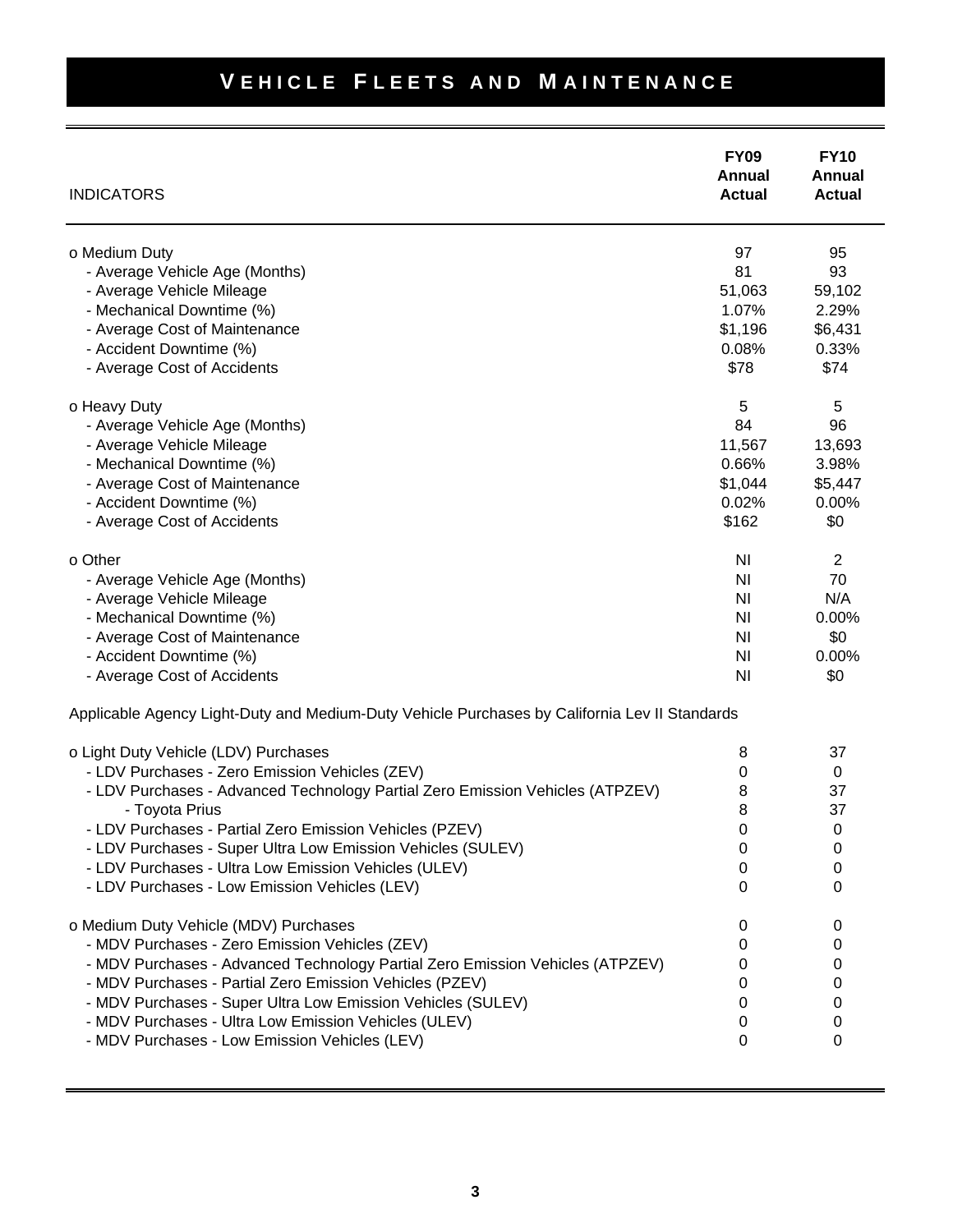| <b>INDICATORS</b>                         | <b>FY09</b><br>Annual<br><b>Actual</b> | <b>FY10</b><br>Annual<br><b>Actual</b> |
|-------------------------------------------|----------------------------------------|----------------------------------------|
| DEPARTMENT OF ENVIRONMENTAL PROTECTION    |                                        |                                        |
| o Total Vehicles                          | 2,074                                  | 2,110                                  |
| - Alternative Fuel Vehicles               | 586                                    | 605                                    |
| - Percentage of Alternative Fuel Vehicles | N <sub>l</sub>                         | 35%                                    |
| o Light Duty                              | 816                                    | 764                                    |
| - Average Vehicle Age (Months)            | 49                                     | 52                                     |
| - Average Vehicle Mileage                 | 38,830                                 | 45,996                                 |
| - Mechanical Downtime (%)                 | 3.81%                                  | 4.19%                                  |
| - Average Cost of Maintenance             | \$1,722                                | \$1,905                                |
| - Accident Downtime (%)                   | 0.71%                                  | 0.73%                                  |
| - Average Cost of Accidents               | \$254                                  | \$254                                  |
| o Medium Duty                             | 525                                    | 525                                    |
| - Average Vehicle Age (Months)            | 60                                     | 69                                     |
| - Average Vehicle Mileage                 | 41,477                                 | 44,738                                 |
| - Mechanical Downtime (%)                 | 3.33%                                  | 8.58%                                  |
| - Average Cost of Maintenance             | \$2,061                                | \$2,521                                |
| - Accident Downtime (%)                   | 0.58%                                  | 0.47%                                  |
| - Average Cost of Accidents               | \$218                                  | \$223                                  |
| o Heavy Duty                              | 462                                    | 463                                    |
| - Average Vehicle Age (Months)            | 91                                     | 96                                     |
| - Average Vehicle Mileage                 | 33,941                                 | 35,894                                 |
| - Mechanical Downtime (%)                 | 12.26%                                 | 10.97%                                 |
| - Average Cost of Maintenance             | \$5,152                                | \$5,679                                |
| - Accident Downtime (%)                   | 0.57%                                  | 0.61%                                  |
| - Average Cost of Accidents               | \$242                                  | \$544                                  |
| o Other                                   | N <sub>l</sub>                         | 358                                    |
| - Average Vehicle Age (Months)            | N <sub>l</sub>                         | 92                                     |
| - Average Vehicle Mileage                 | N <sub>l</sub>                         | N/A                                    |
| - Mechanical Downtime (%)                 | N <sub>l</sub>                         | 4.39%                                  |
| - Average Cost of Maintenance             | N <sub>l</sub>                         | \$1,080                                |
| - Accident Downtime (%)                   | N <sub>l</sub>                         | 0.00%                                  |
| - Average Cost of Accidents               | N <sub>l</sub>                         | \$0                                    |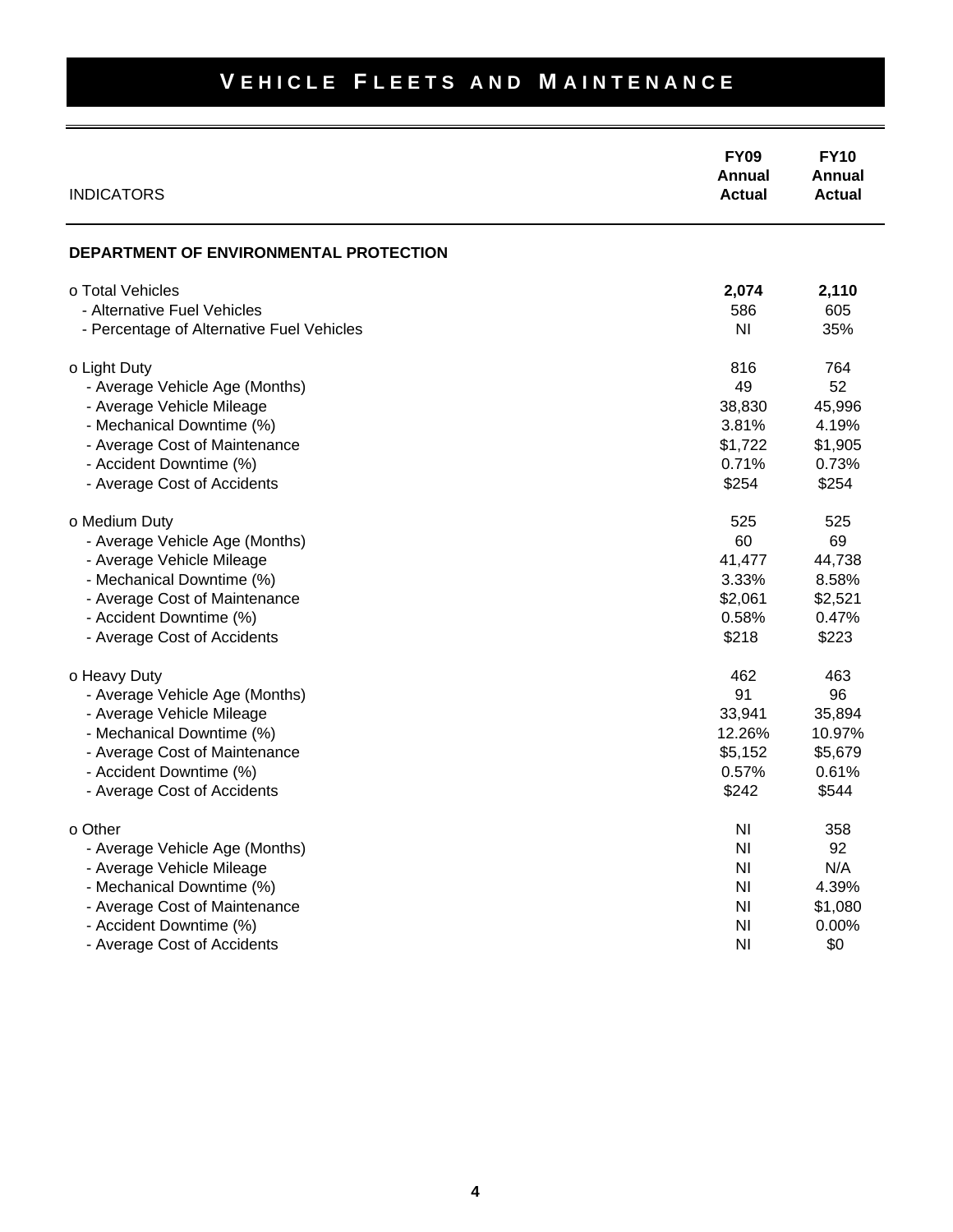|                   | <b>FY09</b>             | <b>FY10</b>             |
|-------------------|-------------------------|-------------------------|
| <b>INDICATORS</b> | Annual<br><b>Actual</b> | Annual<br><b>Actual</b> |
|                   |                         |                         |

Applicable Agency Light-Duty and Medium-Duty Vehicle Purchases by California Lev II Standards

| o Light Duty Vehicle (LDV) Purchases                                          | 56 | 69             |
|-------------------------------------------------------------------------------|----|----------------|
| - LDV Purchases - Zero Emission Vehicles (ZEV)                                | 0  | 0              |
| - LDV Purchases - Advanced Technology Partial Zero Emission Vehicles (ATPZEV) | 43 | 48             |
| - Ford Escape Hybrid                                                          | 42 | 21             |
| - Toyota Prius                                                                |    | 27             |
| - LDV Purchases - Partial Zero Emission Vehicles (PZEV)                       | 0  | 0              |
| - LDV Purchases - Super Ultra Low Emission Vehicles (SULEV)                   | 0  | 0              |
| - LDV Purchases - Ultra Low Emission Vehicles (ULEV)                          | 3  | 19             |
| - Dodge Caravan                                                               | 0  | 3              |
| - Ford Expedition                                                             | 0  | 6              |
| - Ford Ranger Pick-up                                                         | 0  | 10             |
| - LDV Purchases - Low Emission Vehicles (LEV)                                 | 10 | 2              |
| - Dodge Caravan                                                               | 6  | 0              |
| - Ford Expedition                                                             | 4  | 0              |
| - Ford Explorer                                                               | 0  | $\overline{2}$ |
| o Medium Duty Vehicle (MDV) Purchases                                         | 4  | 16             |
| - MDV Purchases - Zero Emission Vehicles (ZEV)                                | 0  | 0              |
| - MDV Purchases - Advanced Technology Partial Zero Emission Vehicles (ATPZEV) | O  | 0              |
| - MDV Purchases - Partial Zero Emission Vehicles (PZEV)                       | 0  | 0              |
| - MDV Purchases - Super Ultra Low Emission Vehicles (SULEV)                   | 0  | 0              |
| - MDV Purchases - Ultra Low Emission Vehicles (ULEV)                          |    | 15             |
| - Ford E-350 (LEV II) Passenger Van                                           | O  | 1              |
| - Ford F-250 (LEV II)                                                         |    | 11             |
| - Ford F-350 (LEV II)                                                         | 0  | 3              |
| - MDV Purchases - Low Emission Vehicles (LEV)                                 | 3  | 0              |
| - Chevy Suburban                                                              | 3  | 0              |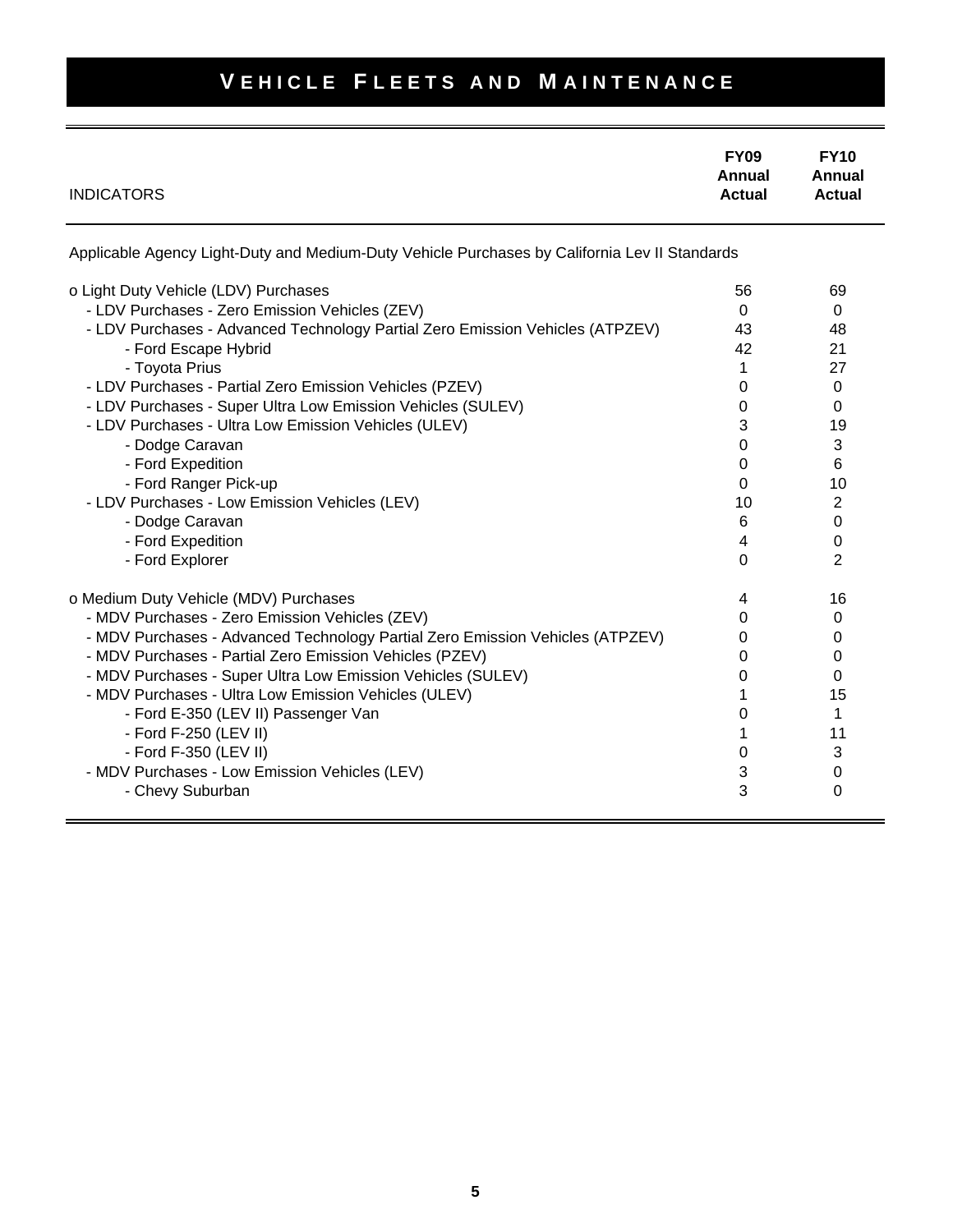#### **FY09 FY10 Annual Annual INDICATORS Actual Actual Actual Actual Actual Actual Actual DEPARTMENT OF TRANSPORTATION** o Total Vehicles **2,749 2,648** - Alternative Fueled Vehicles 649 597 - Percentage of Alternative Fuel Vehicles NI 27% o Light Duty 695 - Average Vehicle Age (Months) 46 and 46 and 46 and 46 and 46 and 46 and 46 and 46 and 46 and 46 and 46 and 46 - Average Vehicle Mileage 27,489 29,524 - Mechanical Downtime (%) 2.56% 2.51% - Average Cost of Maintenance **\$1,102** \$1,178 - Accident Downtime (%) 1.25% 1.37% - Average Cost of Accidents  $$438$ o Medium Duty 620 510 - Average Vehicle Age (Months) **79** 81 - Average Vehicle Mileage 35,682 37,625 - Mechanical Downtime (%) 3.46% 4.37% - Average Cost of Maintenance **\$1,565** \$2,076 - Accident Downtime (%) 0.58% 0.81% - Average Cost of Accidents  $$235$ o Heavy Duty 982 - Average Vehicle Age (Months) 130 128 - Average Vehicle Mileage 36,572 37,136 - Mechanical Downtime (%) 15.29% 14.06% - Average Cost of Maintenance **\$9,636** \$9,353 - Accident Downtime (%) 0.65% 0.81% - Average Cost of Accidents  $$395$ o Other NI and 161 and 161 and 161 and 161 and 161 and 161 and 161 and 161 and 161 and 161 and 161 and 161 and - Average Vehicle Age (Months) Ni 135 - Average Vehicle Mileage NI N/A - Mechanical Downtime (%) and the state of the state of the state of the state of the state of the state of the state of the state of the state of the state of the state of the state of the state of the state of the state - Average Cost of Maintenance **NI** \$3,910 - Accident Downtime (%) and the state of the state of the state of the state of the state of the state of the state of the state of the state of the state of the state of the state of the state of the state of the state of

**VEHICLE FLEETS AND MAINTENANCE** 

- Average Cost of Accidents **NI** \$104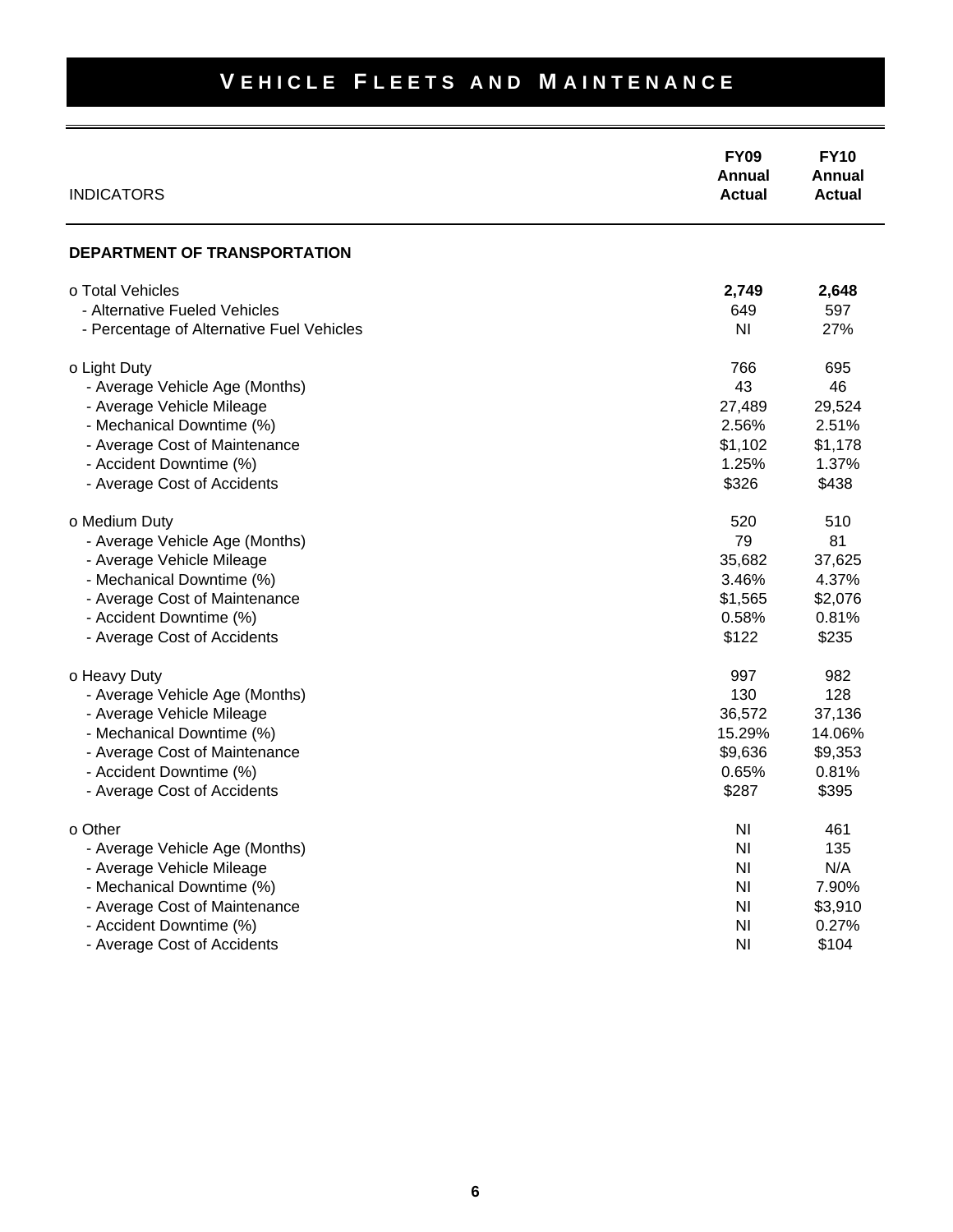| <b>INDICATORS</b>                                                                             | <b>FY09</b><br>Annual<br><b>Actual</b> | <b>FY10</b><br>Annual<br><b>Actual</b> |
|-----------------------------------------------------------------------------------------------|----------------------------------------|----------------------------------------|
| Applicable Agency Light-Duty and Medium-Duty Vehicle Purchases by California Lev II Standards |                                        |                                        |
| o Light Duty Vehicle (LDV) Purchases                                                          | 38                                     | 11                                     |
| - LDV Purchases - Zero Emission Vehicles (ZEV)                                                | $\Omega$                               | $\Omega$                               |
| - LDV Purchases - Advanced Technology Partial Zero Emission Vehicles (ATPZEV)                 | 32                                     | 11                                     |
| - Ford Fusion Hybrid                                                                          | 16                                     | 1                                      |
| - Toyota Prius                                                                                | 16                                     | 10                                     |
| - LDV Purchases - Partial Zero Emission Vehicles (PZEV)                                       | $\Omega$                               | $\Omega$                               |
| - LDV Purchases - Super Ultra Low Emission Vehicles (SULEV)                                   | $\Omega$                               | 0                                      |
| - LDV Purchases - Ultra Low Emission Vehicles (ULEV)                                          | 0                                      | 0                                      |
| - LDV Purchases - Low Emission Vehicles (LEV)                                                 | 6                                      | 0                                      |
| - Chevy Suburban (Police)                                                                     | 6                                      | $\Omega$                               |
| o Medium Duty Vehicle (MDV) Purchases                                                         | 20                                     | 27                                     |
| - MDV Purchases - Zero Emission Vehicles (ZEV)                                                | $\Omega$                               | 0                                      |
| - MDV Purchases - Advanced Technology Partial Zero Emission Vehicles (ATPZEV)                 | 0                                      | 0                                      |
| - MDV Purchases - Partial Zero Emission Vehicles (PZEV)                                       | 0                                      | 0                                      |
| - MDV Purchases - Super Ultra Low Emission Vehicles (SULEV)                                   | 0                                      | $\Omega$                               |
| - MDV Purchases - Ultra Low Emission Vehicles (ULEV)                                          | 20                                     | 27                                     |
| - Ford E-250 (LEV II)                                                                         | 12                                     | 11                                     |
| - Ford E-350 (LEV II)                                                                         | 8                                      | 1                                      |
| - Ford F-250 (LEV II)                                                                         | $\Omega$                               | 2                                      |
| - Ford F-350 (LEV II)                                                                         | 0                                      | 12                                     |
| - Ford Ranger                                                                                 | 0                                      | 1                                      |
| - MDV Purchases - Low Emission Vehicles (LEV)                                                 | 0                                      | 0                                      |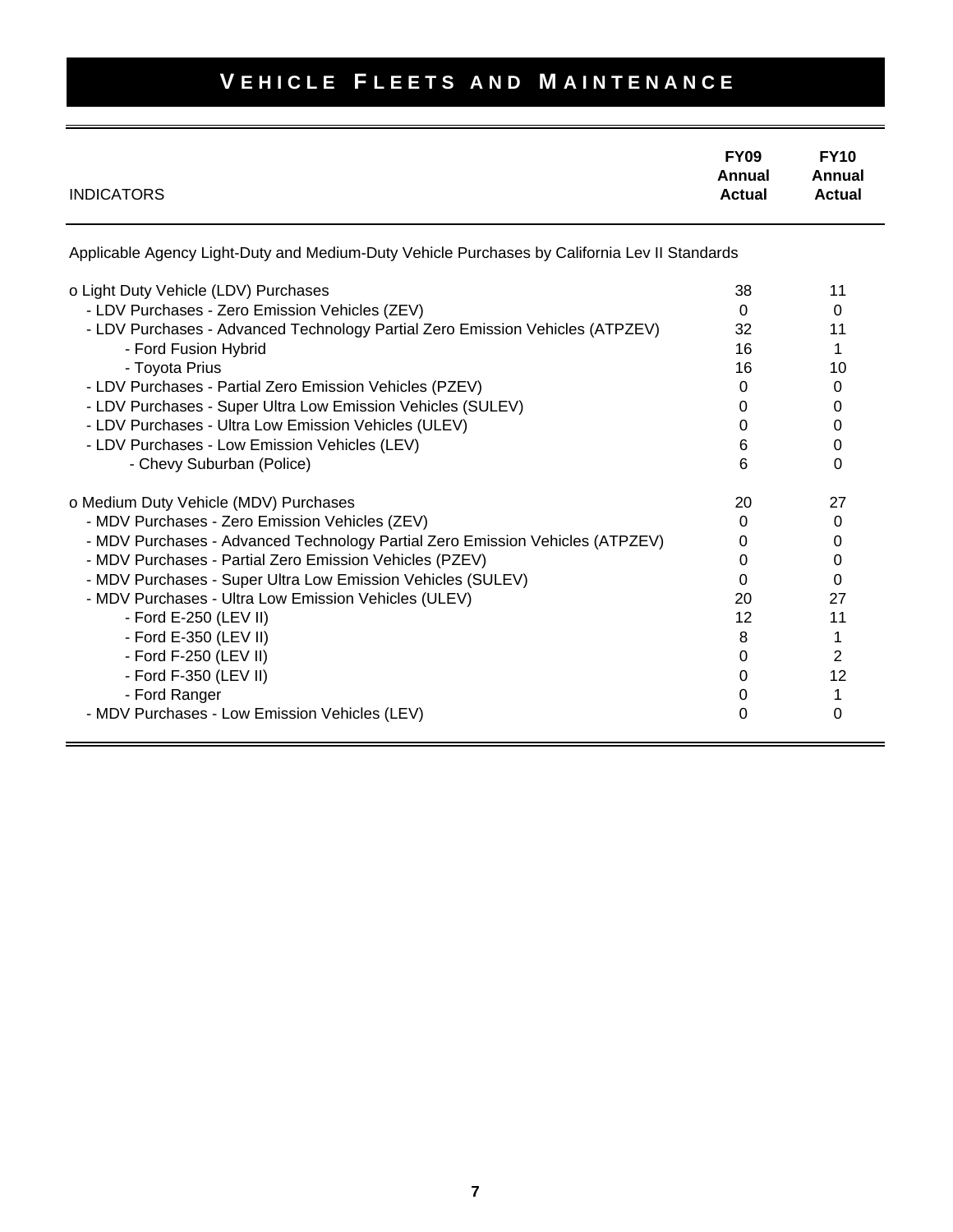#### **FY09 FY10 Annual Annual INDICATORS Actual Actual Actual Actual Actual Actual Actual DEPARTMENT OF CITYWIDE ADMINISTRATIVE SERVICES** (See "List of Agencies in the Citywide Fleet" for detailed list of agencies included under "DCAS") o Total Vehicles **2,325 2,663** - DCAS-owned 228 216 - Client-owned 2,097 2,072 - DOE NI 305 - DOI NI 70 - Alternative Fuel Vehicles **1,289** 1,289 1,289 - Percentage of Alternative Fuel Vehicles NI 50% o Light Duty 1,744 1,731 - Average Vehicle Age (Months) 46 53 - Average Vehicle Mileage 30,987 34,832 - Mechanical Downtime (%) 1.58% 1.40% - Average Cost of Maintenance **\$883** \$912 - Accident Downtime (%) 0.78% 0.64% - Average Cost of Accidents  $$207$ o Medium Duty 410 385 - Average Vehicle Age (Months) 75 75 - Average Vehicle Mileage 36,876 - Mechanical Downtime (%) 1.58% 1.40% - Average Cost of Maintenance **\$1,411** \$1,459 - Accident Downtime (%) 0.48% 0.38% - Average Cost of Accidents  $$133$ o Heavy Duty 72 72 - Average Vehicle Age (Months) 93 86 - Average Vehicle Mileage 15,745 19,692 - Mechanical Downtime (%) 1.58% 1.40% - Average Cost of Maintenance **\$1,889** \$6,409 - Accident Downtime (%) and the contract of the contract of the contract of the contract of the contract of the contract of the contract of the contract of the contract of the contract of the contract of the contract of th - Average Cost of Accidents  $$7$ o Other Vehicles **NI 100** - Average Vehicle Age (Months) NI 87 - Average Vehicle Mileage NI N/A - Mechanical Downtime (%) and the state of the state of the state of the state of the state of the state of the state of the state of the state of the state of the state of the state of the state of the state of the state - Average Cost of Maintenance NI \$76 - Accident Downtime (%) and the state of the state of the state of the state of the state of the state of the state of the state of the state of the state of the state of the state of the state of the state of the state of - Average Cost of Accidents **Automobia Control Control Control Control Control Control Control Control Control Control Control Control Control Control Control Control Control Control Control Control Control Control Control**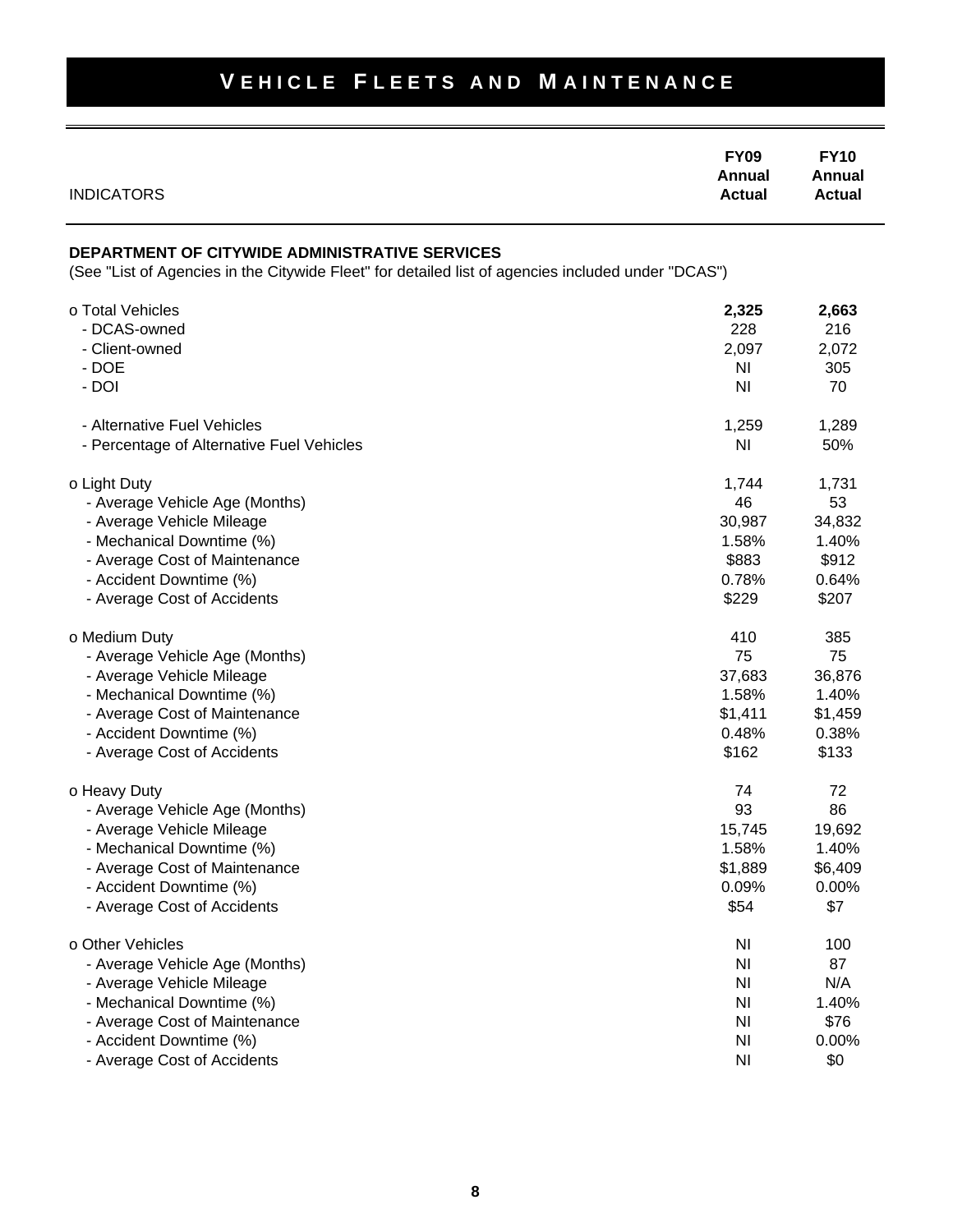| <b>INDICATORS</b>                                                                                                               | <b>FY09</b><br>Annual<br><b>Actual</b> | <b>FY10</b><br>Annual<br><b>Actual</b> |
|---------------------------------------------------------------------------------------------------------------------------------|----------------------------------------|----------------------------------------|
| Applicable Agency Light-Duty and Medium-Duty Vehicle Purchases by California Lev II Standards                                   |                                        |                                        |
| o Light Duty Vehicle (LDV) Purchases                                                                                            | 108                                    | 67<br>0                                |
| - LDV Purchases - Zero Emission Vehicles (ZEV)<br>- LDV Purchases - Advanced Technology Partial Zero Emission Vehicles (ATPZEV) | 0<br>98                                | 54                                     |
| - Ford Escape Hybrid                                                                                                            | 10 <sup>1</sup>                        | 8                                      |
| - Ford Fusion Hybrid                                                                                                            | 72                                     | 5                                      |
| - Nissan Altima Hybrid                                                                                                          | 16                                     | 16                                     |
| - Toyota Prius                                                                                                                  | 0                                      | 25                                     |
| - LDV Purchases - Partial Zero Emission Vehicles (PZEV)                                                                         | $\sqrt{2}$                             | $\sqrt{2}$                             |
| - Ford Focus                                                                                                                    | $\overline{2}$                         | 2                                      |
| - LDV Purchases - Super Ultra Low Emission Vehicles (SULEV)                                                                     | 3                                      | 2                                      |
| - Toyota Highlander                                                                                                             | $\overline{2}$                         | 0                                      |
| - Ford Taurus                                                                                                                   | 1                                      | 1                                      |
| - Toyota Highlander Hybrid                                                                                                      | 0                                      | 1                                      |
| - LDV Purchases - Ultra Low Emission Vehicles (ULEV)                                                                            | 5                                      | 7                                      |
| - Ford E-250 (LEV II)                                                                                                           | $\overline{2}$                         | 0                                      |
| - Dodge Avenger (LEV II)                                                                                                        | 0                                      | 1                                      |
| - Dodge Caravan (LEV II)                                                                                                        | 3                                      | 5                                      |
| - Toyota Matrix                                                                                                                 | $\mathbf 0$                            | 1                                      |
| - LDV Purchases - Low Emission Vehicles (LEV)                                                                                   | $\Omega$                               | 2                                      |
| - Ford Explorer                                                                                                                 | $\Omega$                               | $\overline{2}$                         |
| o Medium Duty Vehicle (MDV) Purchases                                                                                           | 14                                     | 12                                     |
| - MDV Purchases - Zero Emission Vehicles (ZEV)                                                                                  | 0                                      | 0                                      |
| - MDV Purchases - Advanced Technology Partial Zero Emission Vehicles (ATPZEV)                                                   | 0                                      | 0                                      |
| - MDV Purchases - Partial Zero Emission Vehicles (PZEV)                                                                         | 0                                      | 0                                      |
| - MDV Purchases - Super Ultra Low Emission Vehicles (SULEV)                                                                     | 0                                      | 0                                      |
| - MDV Purchases - Ultra Low Emission Vehicles (ULEV)                                                                            | 14                                     | 12                                     |
| -Ford E-250 (LEV II)                                                                                                            | 6                                      | 1                                      |
| -Ford E-350 (LEV II)                                                                                                            | 8                                      | 11                                     |
| - MDV Purchases - Low Emission Vehicles (LEV)                                                                                   | 0                                      | $\Omega$                               |
|                                                                                                                                 |                                        |                                        |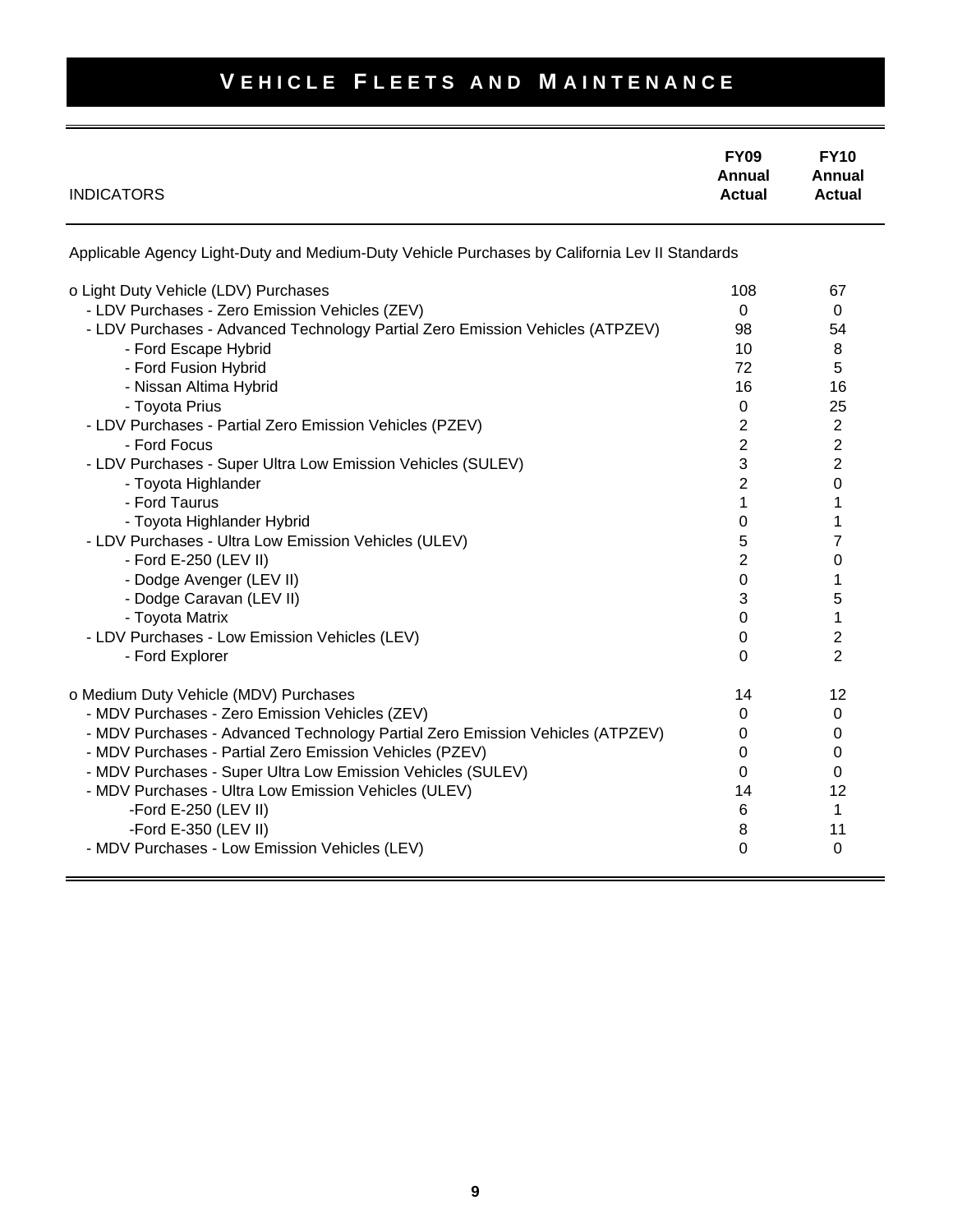| <b>INDICATORS</b>                               | <b>FY09</b><br>Annual<br><b>Actual</b> | <b>FY10</b><br>Annual<br><b>Actual</b> |
|-------------------------------------------------|----------------------------------------|----------------------------------------|
| <b>DEPARTMENT OF SANITATION</b>                 |                                        |                                        |
| o Total Vehicles<br>- Alternative Fuel Vehicles | 5,475<br>841                           | 5,450<br>949                           |
| - Percentage of Alternative Fuel Vehicles       | N <sub>l</sub>                         | 18%                                    |
| o Light Duty                                    | 1,033                                  | 960                                    |
| - Average Vehicle Age (Months)                  | 54                                     | 58                                     |
| - Average Vehicle Mileage                       | 26,524                                 | 38,612                                 |
| - Mechanical Downtime (%)                       | 12.25%                                 | 11.80%                                 |
| - Average Cost of Maintenance                   | <b>NA</b>                              | <b>NA</b>                              |
| - Accident Downtime (%)                         | <b>NA</b>                              | <b>NA</b>                              |
| - Average Cost of Accidents                     | <b>NA</b>                              | <b>NA</b>                              |
| o Medium Duty                                   | 256                                    | 304                                    |
| - Average Vehicle Age (Months)                  | 69                                     | 70                                     |
| - Average Vehicle Mileage                       | 24,293                                 | 18,465                                 |
| - Mechanical Downtime (%)                       | 7.73%                                  | 8.00%                                  |
| - Average Cost of Maintenance                   | <b>NA</b>                              | <b>NA</b>                              |
| - Accident Downtime (%)                         | <b>NA</b>                              | <b>NA</b>                              |
| - Average Cost of Accidents                     | <b>NA</b>                              | <b>NA</b>                              |
| o Heavy Duty                                    | 3,655                                  | 3,917                                  |
| - Average Vehicle Age (Months)                  | 60                                     | 57                                     |
| - Average Vehicle Mileage                       | 29,519                                 | 26,384                                 |
| - Mechanical Downtime (%)                       | 15.95%                                 | 16.59%                                 |
| - Average Cost of Maintenance                   | <b>NA</b>                              | <b>NA</b>                              |
| - Accident Downtime (%)                         | <b>NA</b>                              | <b>NA</b>                              |
| - Average Cost of Accidents                     | <b>NA</b>                              | NA                                     |
| n Other                                         | NI                                     | 269                                    |
| - Average Vehicle Age (Months)                  | N <sub>l</sub>                         | 85                                     |
| - Average Vehicle Mileage                       | N <sub>l</sub>                         | <b>NA</b>                              |
| - Mechanical Downtime (%)                       | N <sub>l</sub>                         | 7.14%                                  |
| - Average Cost of Maintenance                   | N <sub>l</sub>                         | NA                                     |
| - Accident Downtime (%)                         | N <sub>l</sub>                         | <b>NA</b>                              |
| - Average Cost of Accidents                     | N <sub>l</sub>                         | NA                                     |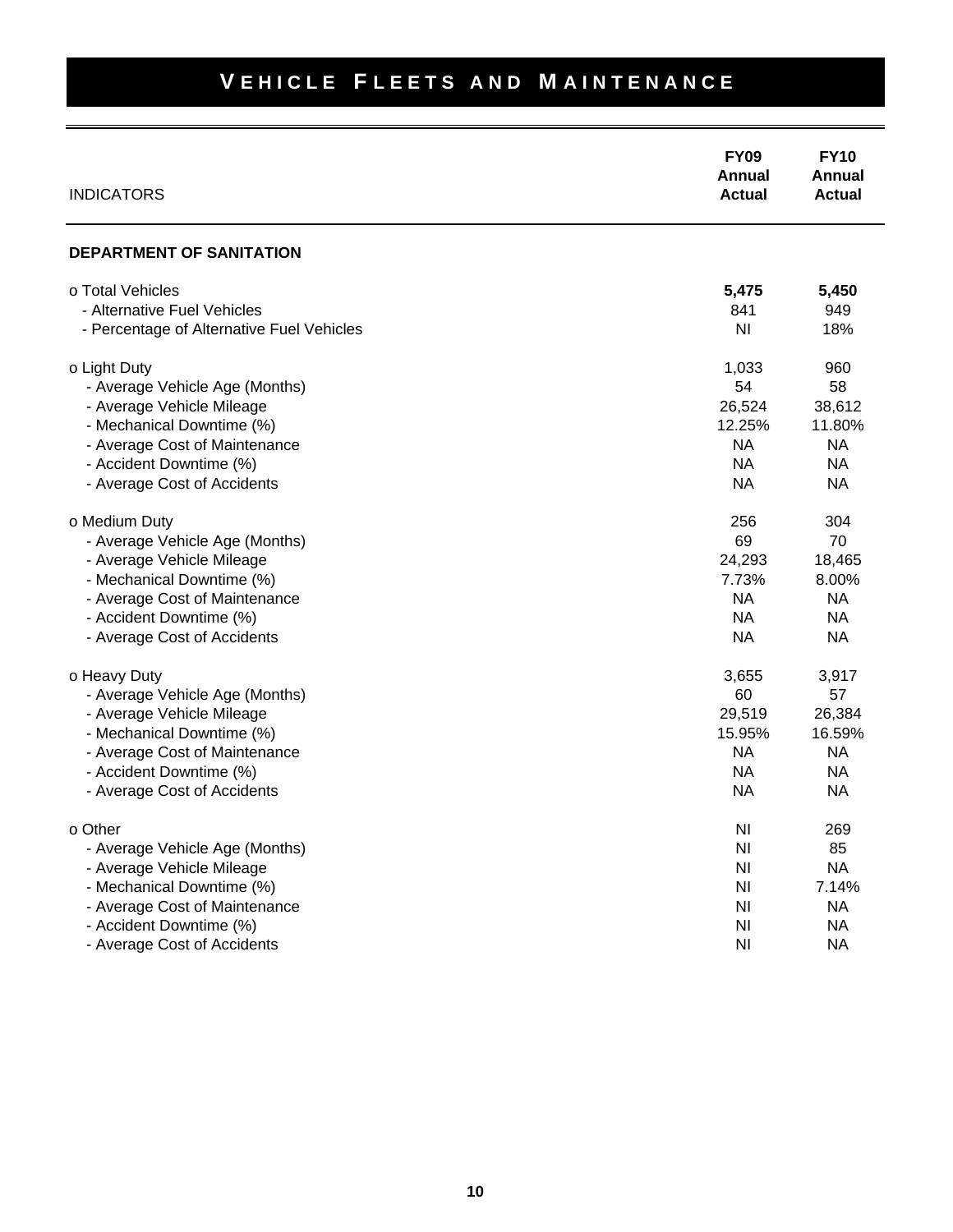| <b>INDICATORS</b>                                                                             | <b>FY09</b><br>Annual<br><b>Actual</b> | <b>FY10</b><br>Annual<br><b>Actual</b> |
|-----------------------------------------------------------------------------------------------|----------------------------------------|----------------------------------------|
| Applicable Agency Light-Duty and Medium-Duty Vehicle Purchases by California Lev II Standards |                                        |                                        |
| o Light Duty Vehicle (LDV) Purchases                                                          | 82                                     | 87                                     |
| - LDV Purchases - Zero Emission Vehicles (ZEV)                                                | $\Omega$                               | 0                                      |
| - LDV Purchases - Advanced Technology Partial Zero Emission Vehicles (ATPZEV)                 | 82                                     | 69                                     |
| - Ford Escape Hybrid                                                                          | 20                                     | 14                                     |
| - Toyota Prius                                                                                | 62                                     | 55                                     |
| - LDV Purchases - Partial Zero Emission Vehicles (PZEV)                                       | 0                                      | $\Omega$                               |
| - LDV Purchases - Super Ultra Low Emission Vehicles (SULEV)                                   | 0                                      | $\Omega$                               |
| - LDV Purchases - Ultra Low Emission Vehicles (ULEV)                                          | $\Omega$                               | 18                                     |
| - Chevrolet Colorado Pick-up                                                                  | 0                                      | 18                                     |
| - LDV Purchases - Low Emission Vehicles (LEV)                                                 | $\Omega$                               | $\Omega$                               |
| o Medium Duty Vehicle (MDV) Purchases                                                         | 33                                     | 0                                      |
| - MDV Purchases - Zero Emission Vehicles (ZEV)                                                | 0                                      | 0                                      |
| - MDV Purchases - Advanced Technology Partial Zero Emission Vehicles (ATPZEV)                 | 0                                      | 0                                      |
| - MDV Purchases - Partial Zero Emission Vehicles (PZEV)                                       | 0                                      | 0                                      |
| - MDV Purchases - Super Ultra Low Emission Vehicles (SULEV)                                   | $\Omega$                               | 0                                      |
| - MDV Purchases - Ultra Low Emission Vehicles (ULEV)                                          | 33                                     | 0                                      |
| - Ford F-250 (LEV II)                                                                         | 33                                     | 0                                      |
| - MDV Purchases - Low Emission Vehicles (LEV)                                                 | $\Omega$                               | 0                                      |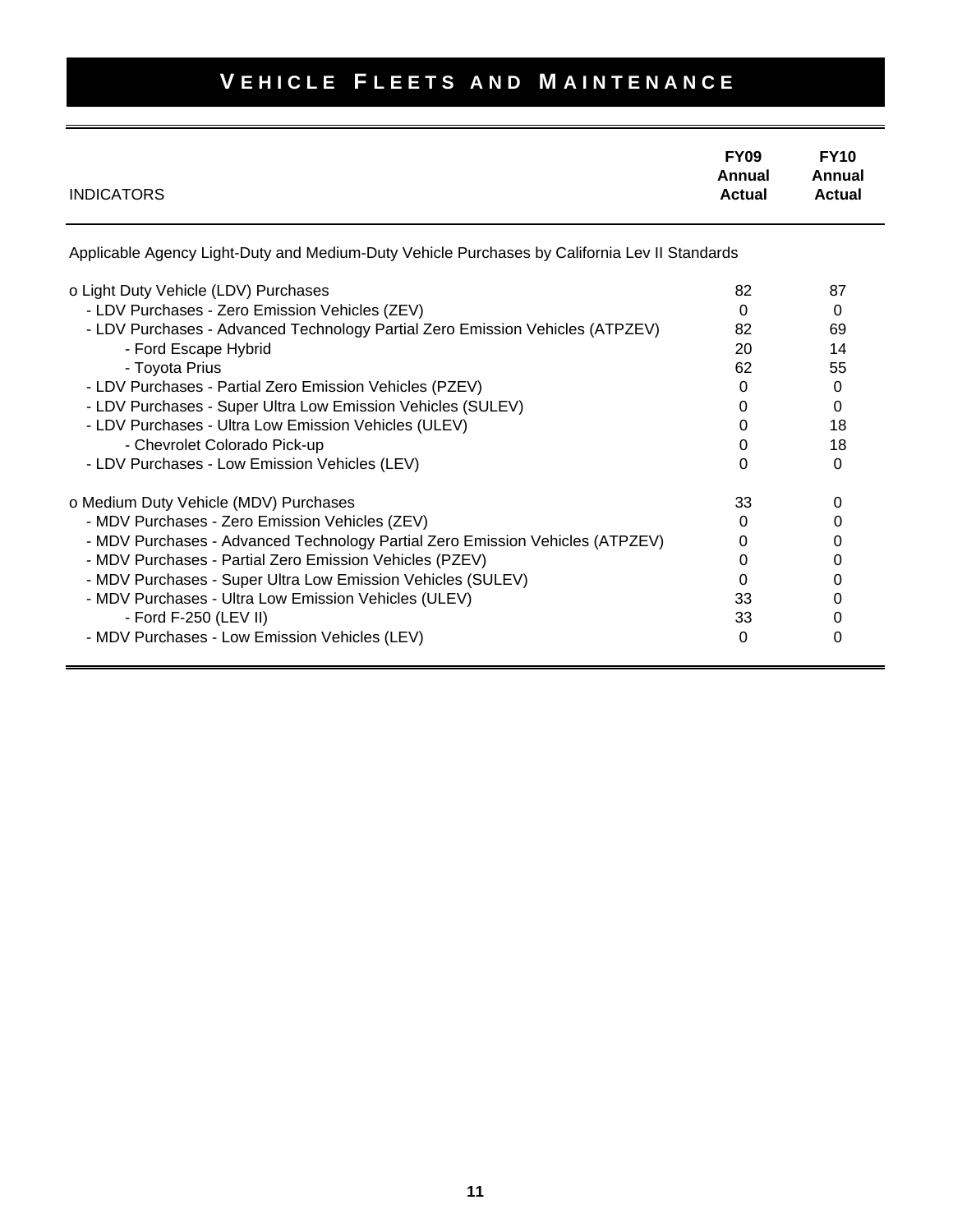| <b>INDICATORS</b>                         | <b>FY09</b><br>Annual<br><b>Actual</b> | <b>FY10</b><br>Annual<br><b>Actual</b> |
|-------------------------------------------|----------------------------------------|----------------------------------------|
| <b>DEPARTMENT OF PARKS AND RECREATION</b> |                                        |                                        |
| o Total Vehicles                          | 2,470                                  | 2,518                                  |
| - Alternative Fuel Vehicles               | 541                                    | 627                                    |
| - Percentage of Alternative Fuel Vehicles | ΝI                                     | 35%                                    |
| o Light Duty                              | 504                                    | 547                                    |
| - Average Vehicle Age (Months)            | 63                                     | 51                                     |
| - Average Vehicle Mileage                 | 27,102                                 | 23,661                                 |
| - Mechanical Downtime (%)                 | 2.49%                                  | 1.10%                                  |
| - Average Cost of Maintenance             | \$836                                  | \$1,239                                |
| - Accident Downtime (%)                   | 0.07%                                  | 0.08%                                  |
| - Average Cost of Accidents               | \$4                                    | \$13                                   |
| o Medium Duty                             | 894                                    | 841                                    |
| - Average Vehicle Age (Months)            | 71                                     | 71                                     |
| - Average Vehicle Mileage                 | 32,095                                 | 31,883                                 |
| - Mechanical Downtime (%)                 | 3.32%                                  | 2.24%                                  |
| - Average Cost of Maintenance             | \$1,702                                | \$1,630                                |
| - Accident Downtime (%)                   | 0.02%                                  | 0.06%                                  |
| - Average Cost of Accidents               | \$22                                   | \$15                                   |
| o Heavy Duty                              | 395                                    | 387                                    |
| - Average Vehicle Age (Months)            | 97                                     | 85                                     |
| - Average Vehicle Mileage                 | 27,174                                 | 25,202                                 |
| - Mechanical Downtime (%)                 | 7.99%                                  | 7.09%                                  |
| - Average Cost of Maintenance             | \$2,944                                | \$2,517                                |
| - Accident Downtime (%)                   | 0.05%                                  | 0.13%                                  |
| - Average Cost of Accidents               | \$17                                   | \$28                                   |
| o Other                                   | ΝI                                     | 743                                    |
| - Average Vehicle Age (Months)            | N <sub>l</sub>                         | 91                                     |
| - Average Vehicle Mileage                 | N <sub>l</sub>                         | N/A                                    |
| - Mechanical Downtime (%)                 | N <sub>l</sub>                         | 4.30%                                  |
| - Average Cost of Maintenance             | N <sub>l</sub>                         | \$1,585                                |
| - Accident Downtime (%)                   | N <sub>l</sub>                         | 0.01%                                  |
| - Average Cost of Accidents               | N <sub>l</sub>                         | \$8                                    |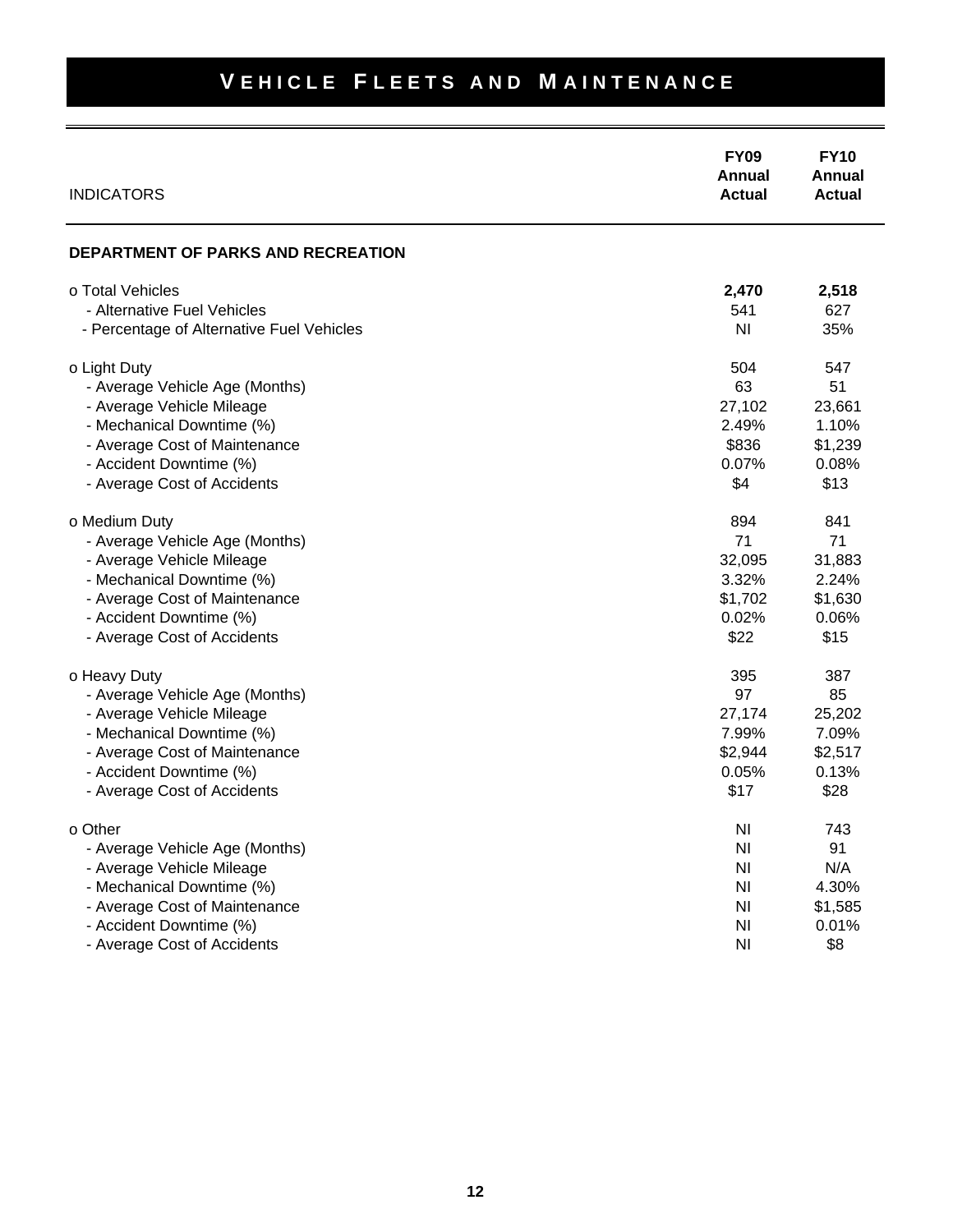| <b>INDICATORS</b>                                                                             | <b>FY09</b><br>Annual<br><b>Actual</b> | <b>FY10</b><br>Annual<br>Actual |
|-----------------------------------------------------------------------------------------------|----------------------------------------|---------------------------------|
| Applicable Agency Light-Duty and Medium-Duty Vehicle Purchases by California Lev II Standards |                                        |                                 |
| o Light Duty Vehicle (LDV) Purchases                                                          | 38                                     | 59                              |
| - LDV Purchases - Zero Emission Vehicles (ZEV)                                                | $\Omega$                               | $\Omega$                        |
| - LDV Purchases - Advanced Technology Partial Zero Emission Vehicles (ATPZEV)                 | 30                                     | 59                              |
| - Ford Escape Hybrid                                                                          | 11                                     | 8                               |
| - Toyota Prius                                                                                | 19                                     | 51                              |
| - LDV Purchases - Partial Zero Emission Vehicles (PZEV)                                       | $\overline{7}$                         | $\Omega$                        |
| - Ford Focus                                                                                  | 7                                      | 0                               |
| - LDV Purchases - Super Ultra Low Emission Vehicles (SULEV)                                   | 1                                      | 0                               |
| - Toyota Highlander                                                                           |                                        | 0                               |
| - LDV Purchases - Ultra Low Emission Vehicles (ULEV)                                          | 0                                      | 0                               |
| - LDV Purchases - Low Emission Vehicles (LEV)                                                 | 0                                      | 0                               |
| o Medium Duty Vehicle (MDV) Purchases                                                         | 73                                     | 57                              |
| - MDV Purchases - Zero Emission Vehicles (ZEV)                                                | $\Omega$                               | $\Omega$                        |
| - MDV Purchases - Advanced Technology Partial Zero Emission Vehicles (ATPZEV)                 | 0                                      | 0                               |
| - MDV Purchases - Partial Zero Emission Vehicles (PZEV)                                       | 0                                      | 0                               |
| - MDV Purchases - Super Ultra Low Emission Vehicles (SULEV)                                   | $\Omega$                               | 0                               |
| - MDV Purchases - Ultra Low Emission Vehicles (ULEV)                                          | 73                                     | 57                              |
| - Ford E-250 (LEV II)                                                                         | 15                                     | 0                               |
| - Ford E-350 (LEV II)                                                                         | 10                                     | 5                               |
| - Ford F-250 (LEV II)                                                                         | 37                                     | 30                              |
| - Ford F-350 (LEV II)                                                                         | 11                                     | 3                               |
| - Ford Ranger                                                                                 | 0                                      | 19                              |
| - MDV Purchases - Low Emission Vehicles (LEV)                                                 | 0                                      | $\Omega$                        |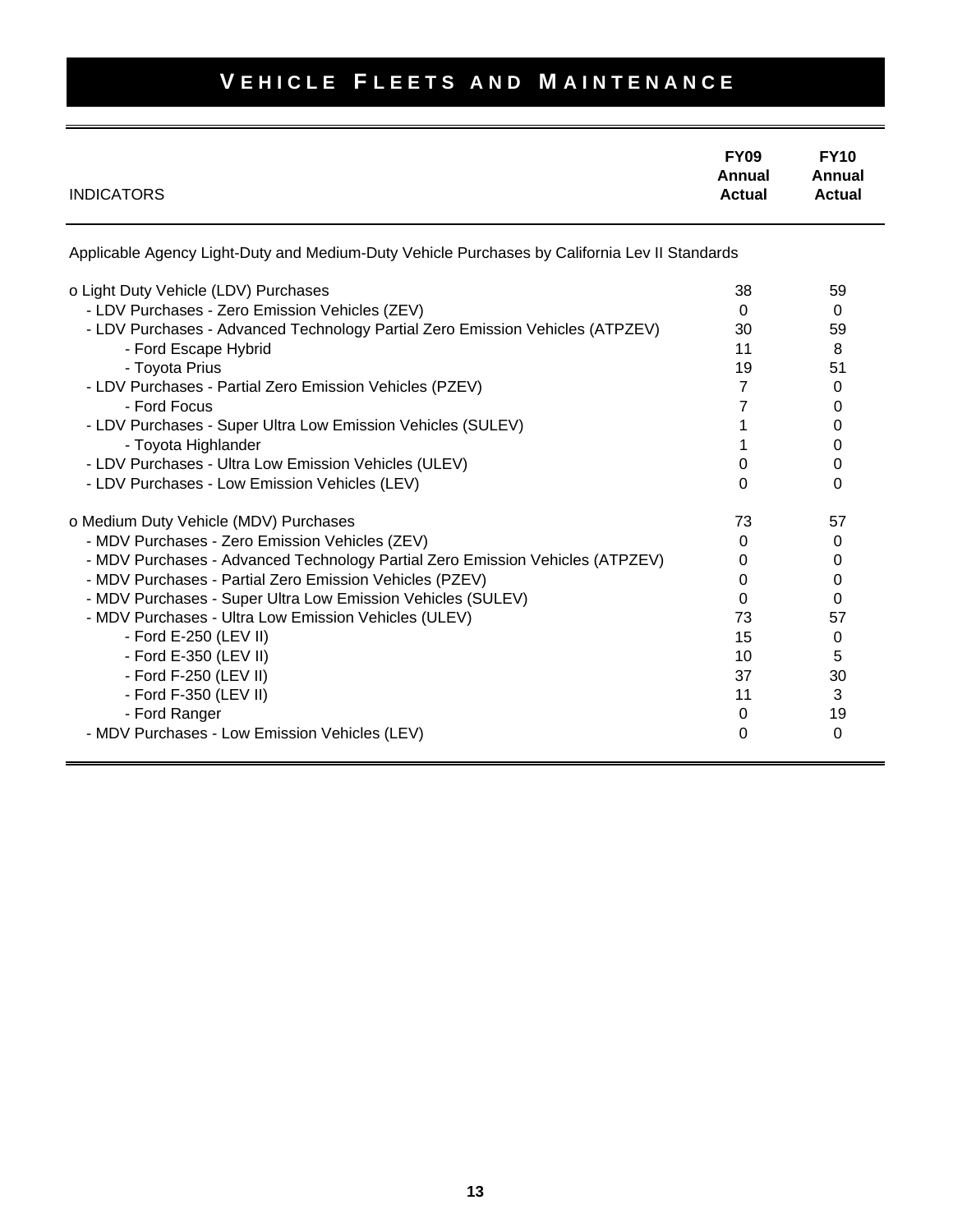| <b>INDICATORS</b>                         | <b>FY09</b><br>Annual<br><b>Actual</b> | <b>FY10</b><br>Annual<br><b>Actual</b> |
|-------------------------------------------|----------------------------------------|----------------------------------------|
| <b>POLICE DEPARTMENT</b>                  |                                        |                                        |
| o Total Vehicles                          | 8,988                                  | 8,895                                  |
| - Alternative Fuel Vehicles               | 1,451                                  | 1,569                                  |
| - Percentage of Alternative Fuel Vehicles | N <sub>l</sub>                         | 18%                                    |
| o Light Duty                              | 7,427                                  | 7,263                                  |
| - Average Vehicle Age (Months)            | 38                                     | 41                                     |
| - Average Vehicle Mileage                 | 26,911                                 | 29,072                                 |
| - Mechanical Downtime (%)                 | 3.00%                                  | 2.85%                                  |
| - Average Cost of Maintenance             | \$1,377                                | \$1,412                                |
| - Accident Downtime (%)                   | 1.07%                                  | 0.95%                                  |
| - Average Cost of Accidents               | \$265                                  | \$243                                  |
| o Medium Duty                             | 828                                    | 1,010                                  |
| - Average Vehicle Age (Months)            | 51                                     | 51                                     |
| - Average Vehicle Mileage                 | 23,921                                 | 24,310                                 |
| - Mechanical Downtime (%)                 | 4.45%                                  | 3.89%                                  |
| - Average Cost of Maintenance             | \$1,436                                | \$1,368                                |
| - Accident Downtime (%)                   | 0.53%                                  | 0.55%                                  |
| - Average Cost of Accidents               | \$116                                  | \$131                                  |
| o Heavy Duty                              | 309                                    | 316                                    |
| - Average Vehicle Age (Months)            | 58                                     | 66                                     |
| - Average Vehicle Mileage                 | 22,671                                 | 27,447                                 |
| - Mechanical Downtime (%)                 | 7.41%                                  | 8.72%                                  |
| - Average Cost of Maintenance             | \$2,737                                | \$3,228                                |
| - Accident Downtime (%)                   | 0.40%                                  | 0.51%                                  |
| - Average Cost of Accidents               | \$67                                   | \$115                                  |
| o Other                                   | NI                                     | 306                                    |
| - Average Vehicle Age (Months)            | <b>NI</b>                              | 99                                     |
| - Average Vehicle Mileage                 | <b>NI</b>                              | N/A                                    |
| - Mechanical Downtime (%)                 | <b>NI</b>                              | 3.92%                                  |
| - Average Cost of Maintenance             | <b>NI</b>                              | \$478                                  |
| - Accident Downtime (%)                   | N <sub>l</sub>                         | 0.13%                                  |
| - Average Cost of Accidents               | N <sub>l</sub>                         | \$12                                   |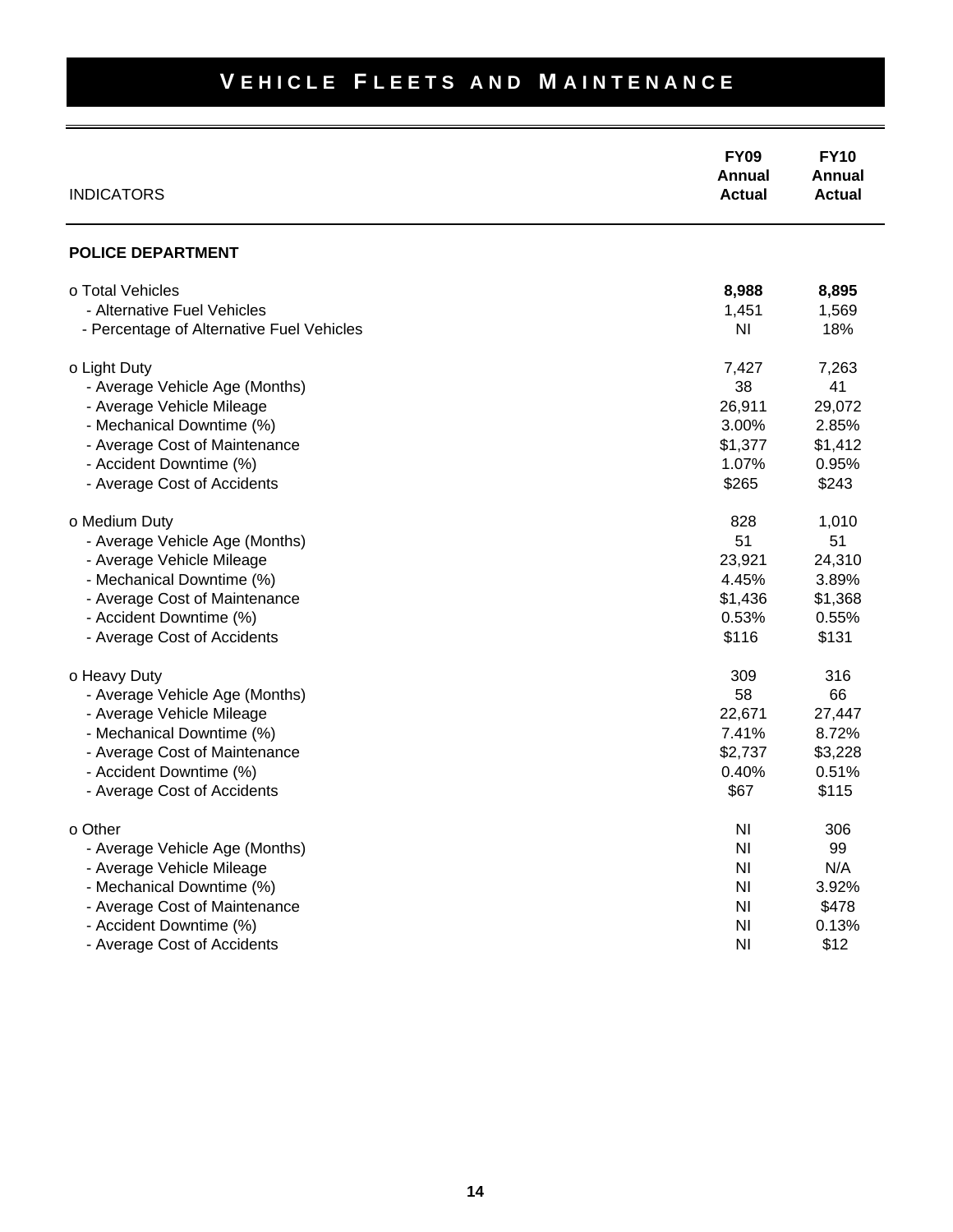| <b>INDICATORS</b>                                                                                                                                                                                                                                                                                                                                                                                                                                                                                                                                          | <b>FY09</b><br>Annual<br><b>Actual</b>                                          | <b>FY10</b><br>Annual<br><b>Actual</b>                                  |
|------------------------------------------------------------------------------------------------------------------------------------------------------------------------------------------------------------------------------------------------------------------------------------------------------------------------------------------------------------------------------------------------------------------------------------------------------------------------------------------------------------------------------------------------------------|---------------------------------------------------------------------------------|-------------------------------------------------------------------------|
| Applicable Agency Light-Duty and Medium-Duty Vehicle Purchases by California Lev II Standards                                                                                                                                                                                                                                                                                                                                                                                                                                                              |                                                                                 |                                                                         |
| o Light Duty Vehicle (LDV) Purchases<br>- LDV Purchases - Zero Emission Vehicles (ZEV)<br>- LDV Purchases - Advanced Technology Partial Zero Emission Vehicles (ATPZEV)<br>- Toyota Prius<br>- Ford Escape Hybrid<br>- Ford Fusion Hybrid<br>- Nissan Altima Hybrid<br>- LDV Purchases - Partial Zero Emission Vehicles (PZEV)<br>- LDV Purchases - Super Ultra Low Emission Vehicles (SULEV)<br>- Toyota Highlander Hybrid<br>- LDV Purchases - Ultra Low Emission Vehicles (ULEV)<br>- LDV Purchases - Low Emission Vehicles (LEV)<br>- GMC Yukon Hybrid | 62<br>$\Omega$<br>62<br>52<br>10<br>0<br>0<br>0<br>0<br>0<br>0<br>0<br>$\Omega$ | 213<br>$\Omega$<br>211<br>14<br>43<br>149<br>5<br>0<br>1<br>1<br>0<br>1 |
| o Medium Duty Vehicle (MDV) Purchases<br>- MDV Purchases - Zero Emission Vehicles (ZEV)<br>- MDV Purchases - Advanced Technology Partial Zero Emission Vehicles (ATPZEV)<br>- MDV Purchases - Partial Zero Emission Vehicles (PZEV)<br>- MDV Purchases - Super Ultra Low Emission Vehicles (SULEV)<br>- MDV Purchases - Ultra Low Emission Vehicles (ULEV)<br>- Ford E-250 (LEV II)<br>- Ford E-350 (LEV II)<br>- Ford F-350 (LEV II)<br>- MDV Purchases - Low Emission Vehicles (LEV)                                                                     | 19<br>0<br>0<br>0<br>0<br>19<br>10<br>5<br>4<br>0                               | 5<br>0<br>0<br>0<br>0<br>5<br>5<br>0<br>0<br>0                          |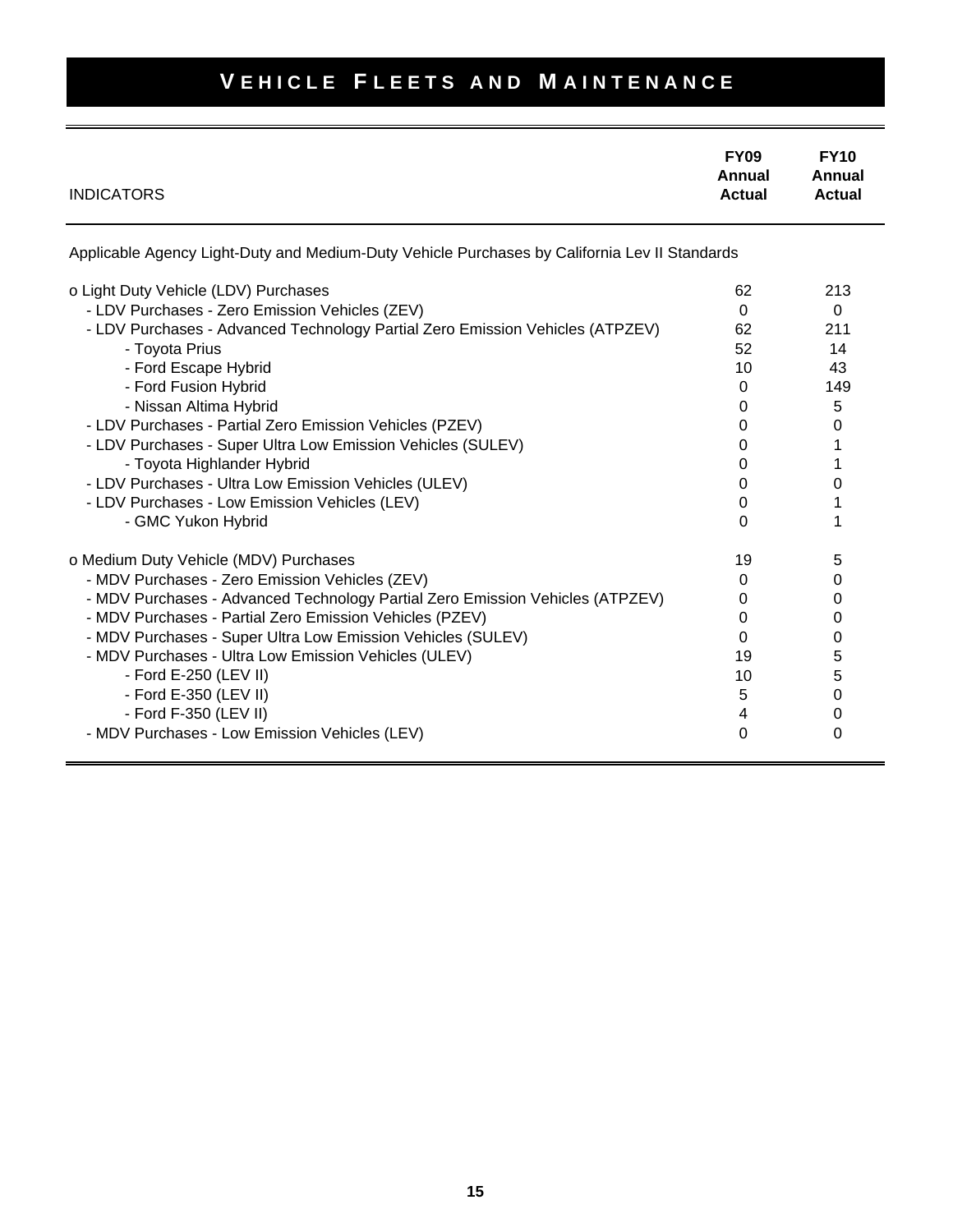#### **FY09 FY10 Annual Annual INDICATORS Actual Actual Actual Actual Actual Actual Actual FIRE DEPARTMENT** o Total Vehicles **2,277 2,161** - Alternative Fuel Vehicles NA 78 - Percentage of Alternative Fuel Vehicles NI 4% o Vehicle Inventory - Engines 329 293 - Ladders 196 196 - Rescue/Hazardous Materials 28 26 - Ambulances 420 - Support Vehicles 1,215 1,226 o Engines 329 293 - Average Vehicle Age (Months) 2008 104 2010 104 29 - Average Vehicle Mileage 56,354 51,395 - Mechanical Downtime (%) 21.47% 13.87% - Average Cost of Maintenance **\$11,879** \$11,378 - Accident Downtime (%) and the contract of the contract of the contract of the contract of the contract of the contract of the contract of the contract of the contract of the contract of the contract of the contract of th - Average Cost of Accidents  $$274$ o Ladders 196 196 - Average Vehicle Age (Months) 107 119 - Average Vehicle Mileage 52,601 57,827 - Mechanical Downtime (%) 23.25% 17.29% - Average Cost of Maintenance **\$27,687** \$25,324 - Accident Downtime (%) 2.00% 2.00% - Average Cost of Accidents  $$632$ o Rescue/Hazardous Materials 28 26 - Average Vehicle Age (Months) 119 123 - Average Vehicle Mileage 61,827 69,028 - Mechanical Downtime (%) 11.62% 14.58% - Average Cost of Maintenance **\$17,272** \$18,461 - Accident Downtime (%) 1.31% 0.14% - Average Cost of Accidents  $$202$ o Ambulances 509 420 - Average Vehicle Age (Months) 57 51 - Average Vehicle Mileage 69,009 63,342 - Mechanical Downtime (%) 9.54% 12.93% - Average Cost of Maintenance **\$7,576** \$8,657 - Accident Downtime (%) 2.45% 1.94% - Average Cost of Accidents  $\sim$  8906 \$906 \$906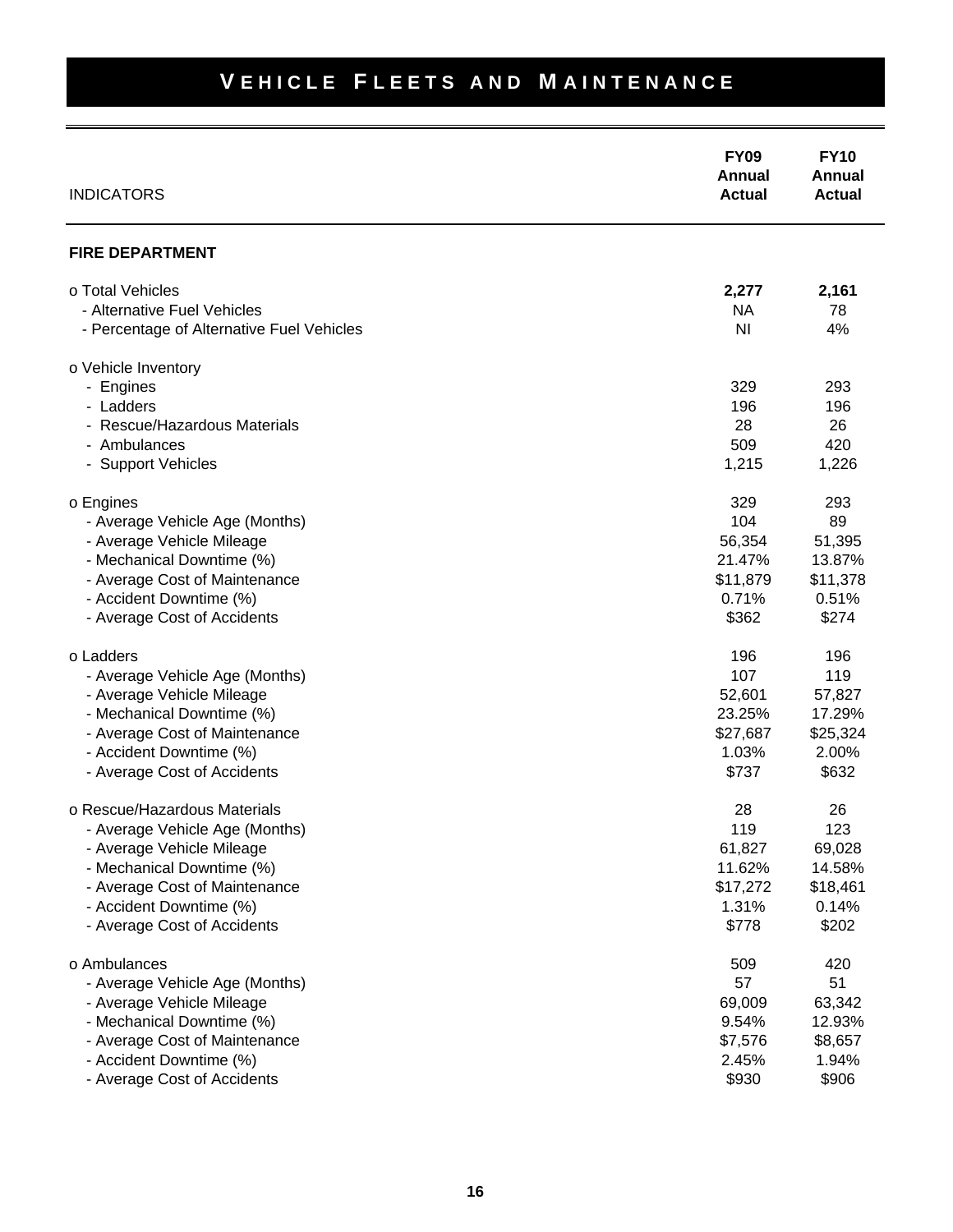#### **FY09 FY10 Annual Annual INDICATORS Actual Actual Actual Actual Actual Actual Actual** Support Vehicles: o Light Duty 350 - Average Vehicle Age (Months) 68 and 50 and 50 and 50 and 50 and 50 and 50 and 50 and 50 and 50 and 50 and 50  $-$  68 - Average Vehicle Mileage 60,784 (1999) - 55,565 60,784 - Mechanical Downtime (%) 6.79% 7.77% - Average Cost of Maintenance \$1,574 \$1,531 - Accident Downtime (%) 0.86% 1.44% - Average Cost of Accidents **\$194** \$310 o Medium Duty 666 - Average Vehicle Age (Months) 80 86 - Average Vehicle Mileage 60,227 63,840 - Mechanical Downtime (%) 8.30% 12.13% - Average Cost of Maintenance **\$4,595**  $\frac{1}{3}$ - Accident Downtime (%) 1.35% - Average Cost of Accidents  $$417$ o Heavy Duty 120 and 120 and 120 and 120 and 120 and 120 and 120 and 120 and 120 and 120 and 120 and 120 and 120 and 120 and 120 and 120 and 120 and 120 and 120 and 120 and 120 and 120 and 120 and 120 and 120 and 120 and 1 - Average Vehicle Age (Months) 76 - Average Vehicle Mileage 17,708 18,635 - Mechanical Downtime (%) 7.26% 5.24% - Average Cost of Maintenance \$2,918 \$2,804 - Accident Downtime (%) and the contract of the contract of the contract of the contract of the contract of the contract of the contract of the contract of the contract of the contract of the contract of the contract of th - Average Cost of Accidents  $$145$ o Other NI 90 - Average Vehicle Age (Months) Ni 135 - Average Vehicle Mileage NI N/A - Mechanical Downtime (%) and the state of the state of the state of the state of the state of the state of the state of the state of the state of the state of the state of the state of the state of the state of the state - Average Cost of Maintenance **NI \$4,041 Average Cost of Maintenance** NI \$4,041 - Accident Downtime (%) and the state of the state of the state of the state of the state of the state of the state of the state of the state of the state of the state of the state of the state of the state of the state of

## **VEHICLE FLEETS AND MAINTENANCE**

- Average Cost of Accidents **NI \$307**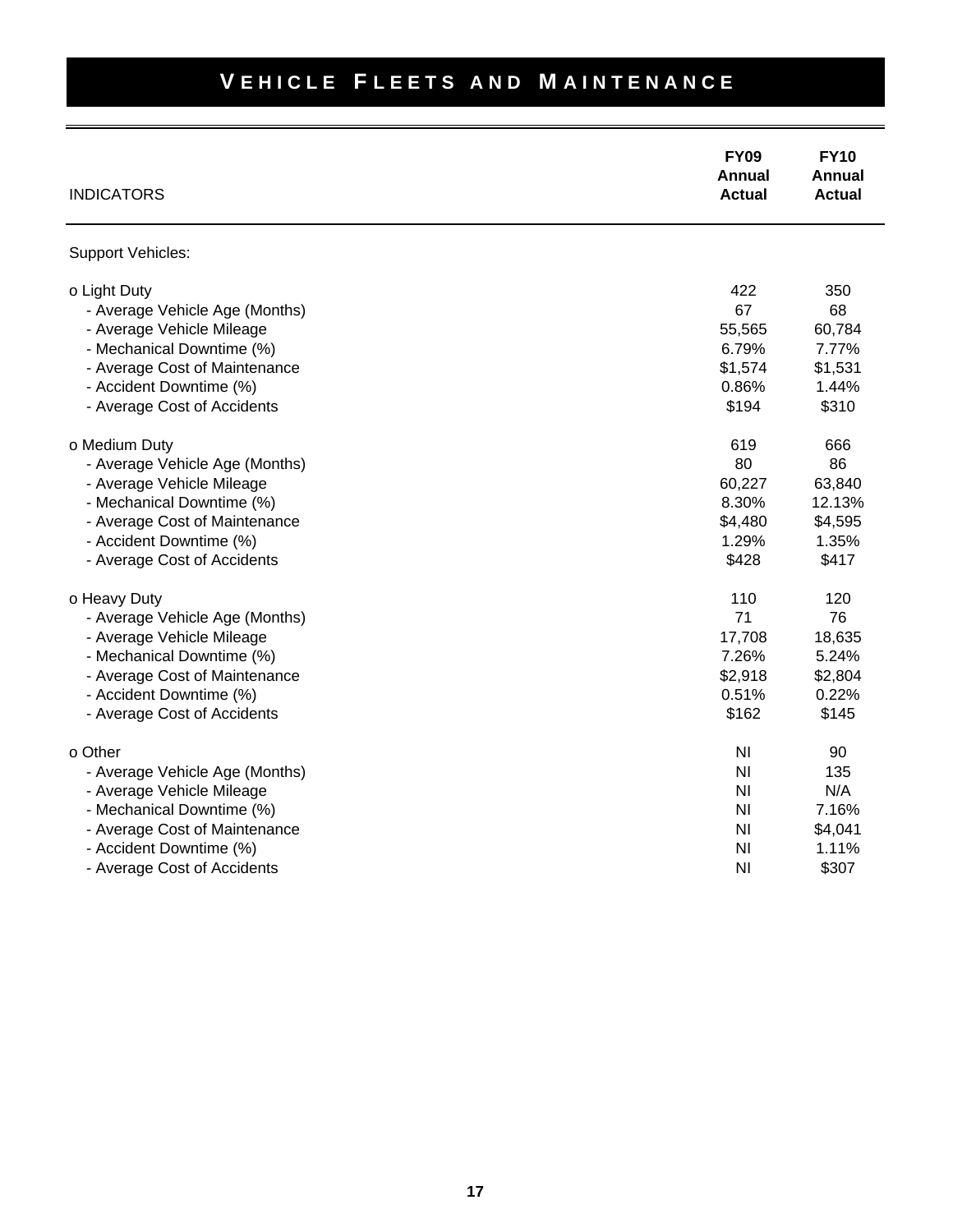| <b>INDICATORS</b>                                                                             | <b>FY09</b><br>Annual<br><b>Actual</b> | <b>FY10</b><br>Annual<br><b>Actual</b> |
|-----------------------------------------------------------------------------------------------|----------------------------------------|----------------------------------------|
| Applicable Agency Light-Duty and Medium-Duty Vehicle Purchases by California Lev II Standards |                                        |                                        |
| o Light Duty Vehicle (LDV) Purchases                                                          | 41                                     | 0                                      |
| - LDV Purchases - Zero Emission Vehicles (ZEV)                                                | 0                                      | 0                                      |
| - LDV Purchases - Advanced Technology Partial Zero Emission Vehicles (ATPZEV)                 | 33                                     | 0                                      |
| - Toyota Prius                                                                                | 33                                     | 0                                      |
| - LDV Purchases - Partial Zero Emission Vehicles (PZEV)                                       | 8                                      | 0                                      |
| - Ford Focus                                                                                  | 8                                      | 0                                      |
| - LDV Purchases - Super Ultra Low Emission Vehicles (SULEV)                                   | 0                                      | 0                                      |
| - LDV Purchases - Ultra Low Emission Vehicles (ULEV)                                          | 0                                      | 0                                      |
| - LDV Purchases - Low Emission Vehicles (LEV)                                                 | 0                                      | 0                                      |
| o Medium Duty Vehicle (MDV) Purchases                                                         | 0                                      | 0                                      |
| - MDV Purchases - Zero Emission Vehicles (ZEV)                                                |                                        | 0                                      |
| - MDV Purchases - Advanced Technology Partial Zero Emission Vehicles (ATPZEV)                 |                                        | 0                                      |
| - MDV Purchases - Partial Zero Emission Vehicles (PZEV)                                       |                                        | 0                                      |
| - MDV Purchases - Super Ultra Low Emission Vehicles (SULEV)                                   |                                        | 0                                      |
| - MDV Purchases - Ultra Low Emission Vehicles (ULEV)                                          |                                        | O                                      |
| - MDV Purchases - Low Emission Vehicles (LEV)                                                 |                                        |                                        |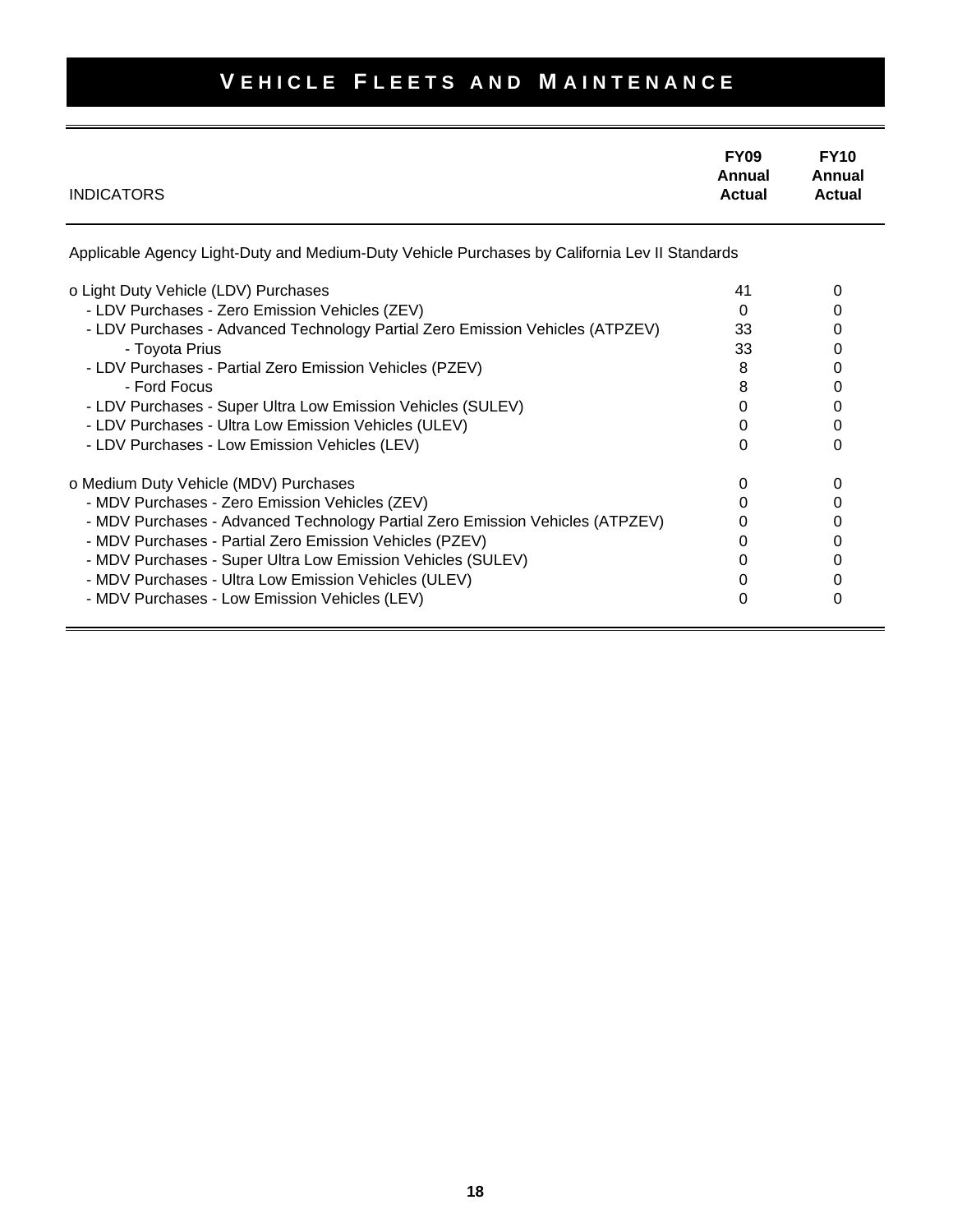#### **FY09 FY10 Annual Annual INDICATORS Actual Actual Actual Actual Actual Actual Actual VEHICLE FLEETS AND MAINTENANCE DEPARTMENT OF CORRECTION** o Total Vehicles **621 565** - Alternative Fuel Vehicles **128** 115 - Percentage of Alternative Fuel Vehicles NI 21% o Light Duty 180 - Average Vehicle Age (Months) 66 74 - Average Vehicle Mileage 63,491 66,045 - Mechanical Downtime (%) 8.78% 5.81% - Average Cost of Maintenance **\$1,239**  $\overline{\phantom{0}}$  \$1,239 - Accident Downtime (%) 2.10% 0.73% - Average Cost of Accidents  $$156$ o Medium Duty 173 - Average Vehicle Age (Months) 62 61 - Average Vehicle Mileage 45,849 and the state of the state of the 44,774 and 44,774 and 45,849 - Mechanical Downtime (%) 7.18% 5.84% - Average Cost of Maintenance **\$1,294**  $\overline{\phantom{0}}$  \$1,294 - Accident Downtime (%) 0.99% 0.40% - Average Cost of Accidents  $$124$   $$87$ o Heavy Duty 204 - Average Vehicle Age (Months) 83 78 - Average Vehicle Mileage 50,659 46,555 - Mechanical Downtime (%) 13.38% 11.78% - Average Cost of Maintenance **\$2,906** \$2,906 - Accident Downtime (%) 0.73% 0.43% - Average Cost of Accidents  $$97$  \$109 o Other NI 28 and 28 and 28 and 28 and 28 and 28 and 28 and 28 and 28 and 28 and 28 and 28 and 28 and 28 and 2 - Average Vehicle Age (Months) NI 171 - Average Vehicle Mileage NI N/A - Mechanical Downtime (%) and the state of the state of the state of the state of the state of the state of the state of the state of the state of the state of the state of the state of the state of the state of the state - Average Cost of Maintenance NI \$526 - Accident Downtime (%) and the state of the state of the state of the state of the state of the state of the state of the state of the state of the state of the state of the state of the state of the state of the state of

- Average Cost of Accidents **NI \$6** and  $\frac{1}{6}$  and  $\frac{1}{6}$  and  $\frac{1}{6}$  and  $\frac{1}{6}$  and  $\frac{1}{6}$  and  $\frac{1}{6}$  and  $\frac{1}{6}$  and  $\frac{1}{6}$  and  $\frac{1}{6}$  and  $\frac{1}{6}$  and  $\frac{1}{6}$  and  $\frac{1}{6}$  and  $\frac{1}{6}$  and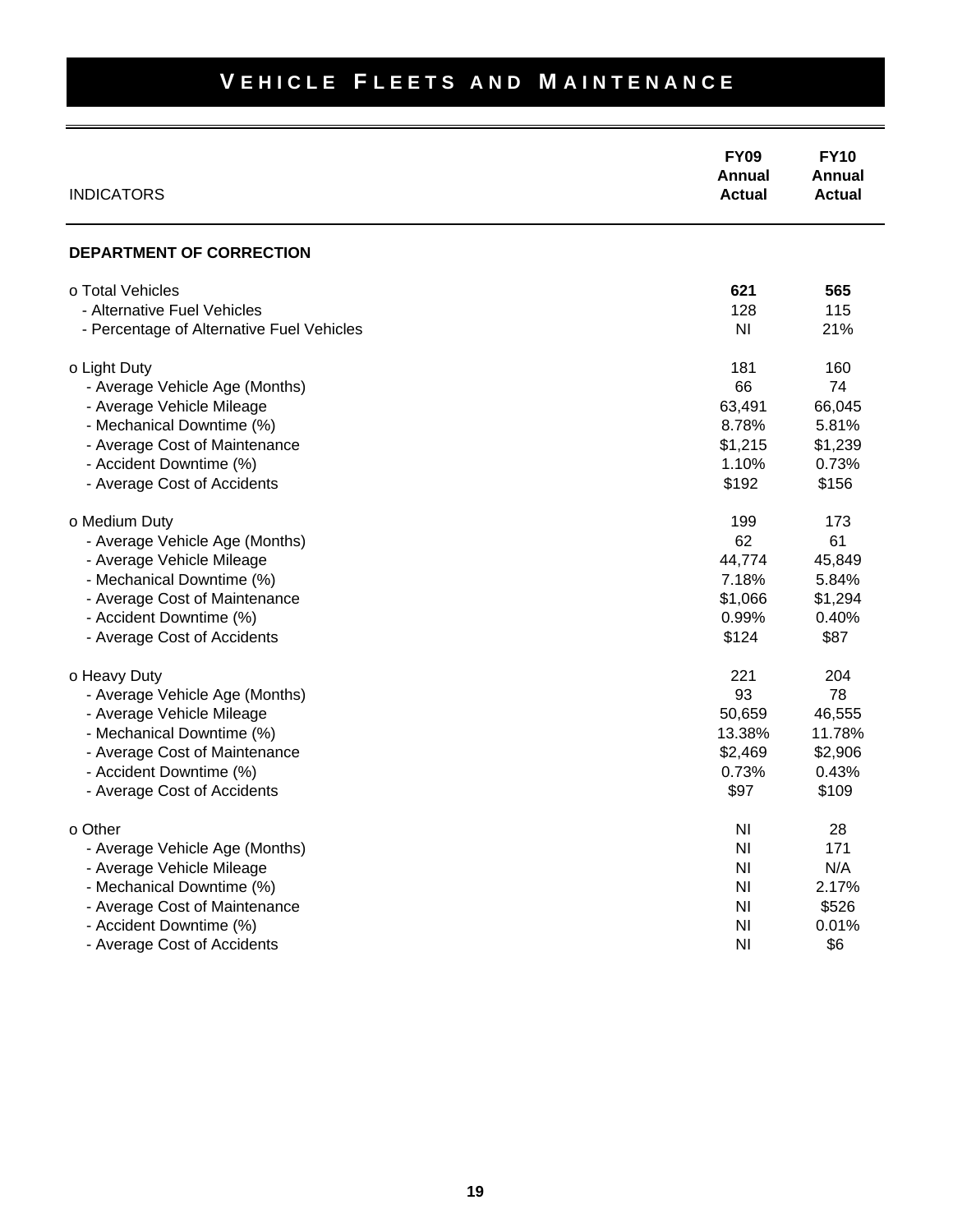| <b>INDICATORS</b> | <b>FY09</b><br>Annual<br><b>Actual</b> | <b>FY10</b><br>Annual<br><b>Actual</b> |
|-------------------|----------------------------------------|----------------------------------------|
|                   |                                        |                                        |

Applicable Agency Light-Duty and Medium-Duty Vehicle Purchases by California Lev II Standards

| o Light Duty Vehicle (LDV) Purchases<br>- LDV Purchases - Zero Emission Vehicles (ZEV) |  |
|----------------------------------------------------------------------------------------|--|
| - LDV Purchases - Advanced Technology Partial Zero Emission Vehicles (ATPZEV)          |  |
| - Toyota Prius                                                                         |  |
| - LDV Purchases - Partial Zero Emission Vehicles (PZEV)                                |  |
| - LDV Purchases - Super Ultra Low Emission Vehicles (SULEV)                            |  |
| - LDV Purchases - Ultra Low Emission Vehicles (ULEV)                                   |  |
| - LDV Purchases - Low Emission Vehicles (LEV)                                          |  |
| o Medium Duty Vehicle (MDV) Purchases                                                  |  |
| - MDV Purchases - Zero Emission Vehicles (ZEV)                                         |  |
| - MDV Purchases - Advanced Technology Partial Zero Emission Vehicles (ATPZEV)          |  |
| - MDV Purchases - Partial Zero Emission Vehicles (PZEV)                                |  |
| - MDV Purchases - Super Ultra Low Emission Vehicles (SULEV)                            |  |
| - MDV Purchases - Ultra Low Emission Vehicles (ULEV)                                   |  |
| - Ford E-350 (LEV II)                                                                  |  |
| - MDV Purchases - Low Emission Vehicles (LEV)                                          |  |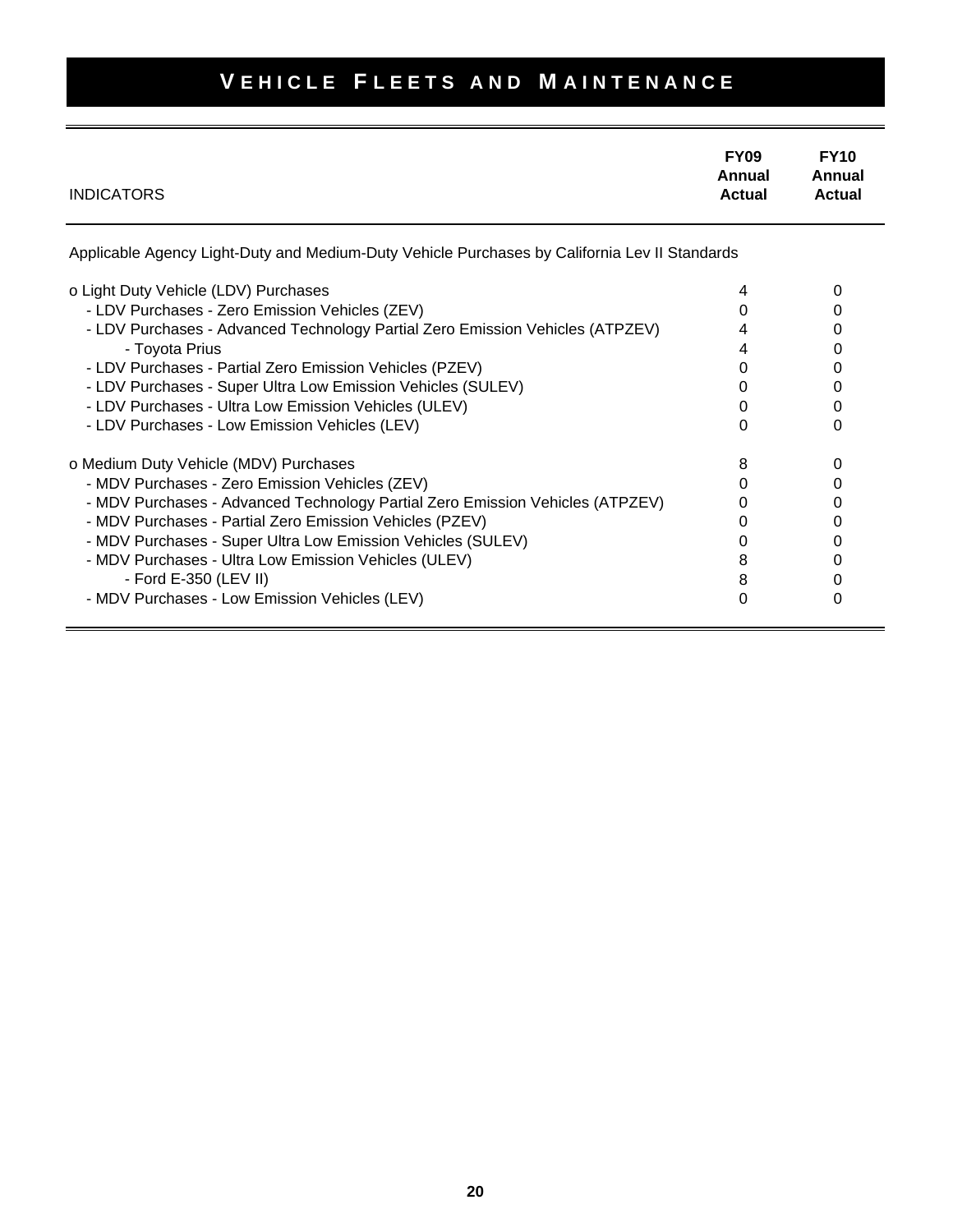DEFINITIONS

**CITYWIDE FLEET SIZE**: The total number of vehicles in the city managed and non-city managed fleets. See "List of Agencies in the Citywide Fleet" for a list of agencies in each category.

o City Managed Fleet: The total number of city funded and non-city funded vehicles in the city managed fleet.

City Funded: The total number of city managed vehicles that were purchased with tax-levy or city funds. Non-City Funded: The total number of city managed vehicles that were purchased with grant funds or donated by another entity.

 o Non-City Managed Fleet: The total number of vehicles in the non-city managed fleet purchased with either tax-levy, city funds, grant funds, or donated by another entity.

Percentage of Purchased Vehicles Compliant with Local Law 38: The percentage of light-duty vehicles purchased for the City through DCAS that are certified with the highest ratings defined by California Low-Emission Vehicle (LEV) II standards. The three highest ratings are zero emission vehicles (ZEV), advanced technology partial zero emission vehicles (ATPZEV), and partial zero emission vehicles (PZEV). Pursuant to Local Law 38 of 2005, each light and mediumduty vehicle that the City purchases should have the best certified emission rating within its vehicle category while meeting the requirements for the City's intended use. According to the law, some exceptions apply based on cost and other limited exemptions, including for certain emergency vehicles.

Percentage of Alternative Fuel Vehicles in City Managed Fleet: The percentage of vehicles in the city managed fleet that is hybrid or using alternative fuel (including flex-fuel). This calculation does not include vehicles in the "Other" subgroup.

#### **Subgroup Definitions:**

Total Number of Vehicles – The total number of vehicles owned by this agency.

Alternative Fuel Vehicles – The total number of vehicles that are hybrid or using alternative fuel (including flex-fuel).

Percentage of Alternative Fuel Vehicles – The percentage of vehicles out of the total number of vehicles owned by this agency that is hybrid or using alternative fuel (including flex-fuel). This does not include vehicles in the "Other" subgroup.

Light Duty – A vehicle or piece of equipment with a gross vehicle weight rating of 8,500 pounds or less. (Examples: most Nissan Altimas, Ford Escapes, Ford E-150s)

Medium Duty – A vehicle or piece of equipment with a gross vehicle weight rating of more than 8,500, but not more than 14,000 pounds. (Examples: most Chevrolet Suburbans, Ford-350s)

Heavy Duty – A vehicle or piece of equipment with a gross vehicle weight rating of more than 14,000 pounds. (Examples: most Mack TerraPros, Freightliner M2s)

Other – Forklifts, trailers, and all other off-road equipment.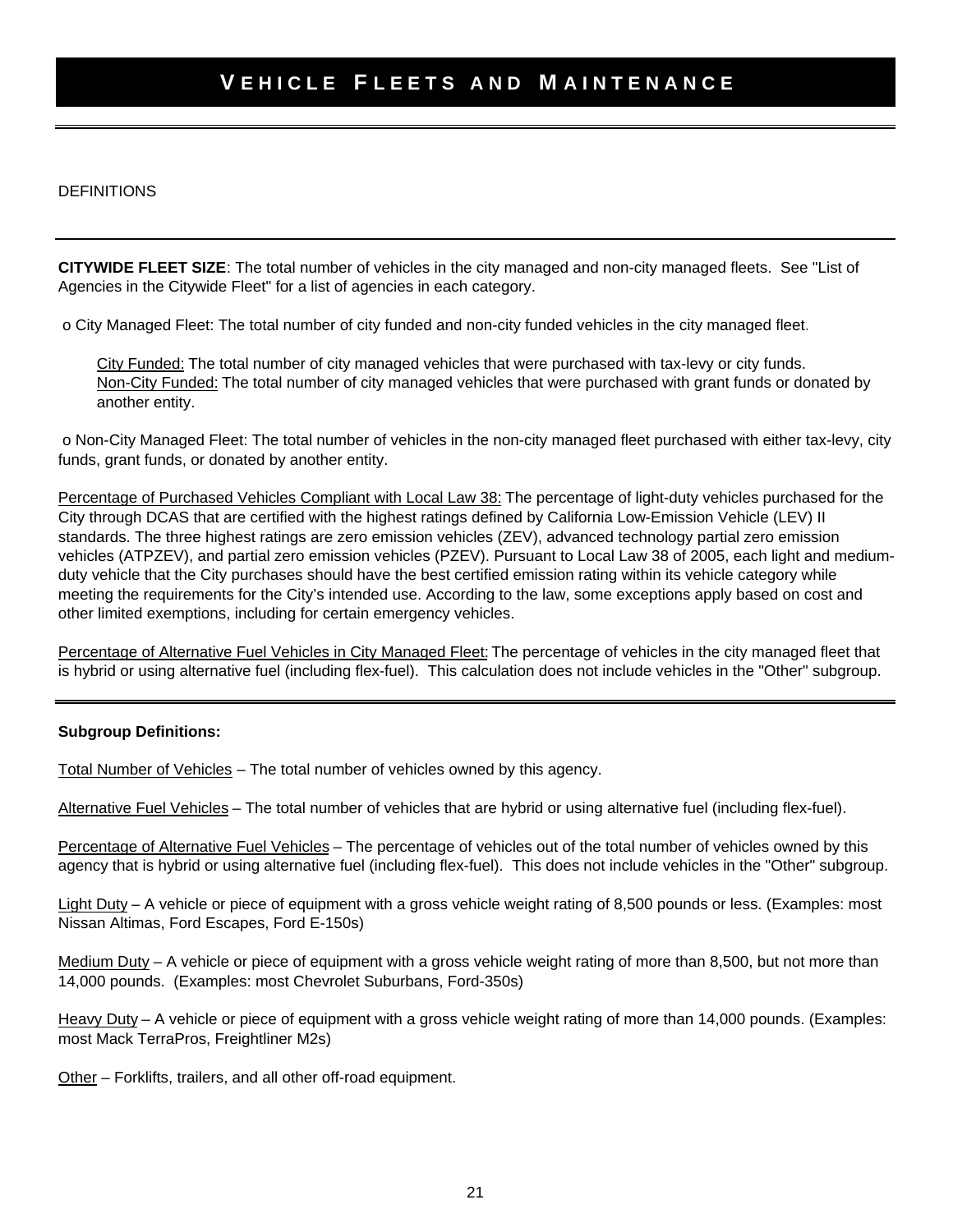#### DEFINITIONS

**Agency Specific Indicators**: For the agencies in the city managed fleet, with the exceptions noted below, statistics are reported for each of the following subgroups: light, medium, heavy, and other. All city and non-city funded vehicles are included in calculation. Note: FDNY also reports the following vehicle subgroups: engines, ladders, rescue/hazardous materials, and ambulances.

Average Vehicle Age (Months) – The average number of months from the date a vehicle is put in service to the end of the reporting period (i.e., the MMR/PMMR reporting period).

Average Vehicle Mileage – The average odometer reading of all vehicles.

Mechanical Downtime (%) – The average mechanical downtime for all vehicles.

Average (Per Vehicle) Cost of Maintenance – The average cost to repair all vehicles.

Accident Downtime (%) – The average accident downtime for all vehicles.

Average (Per Vehicle) Cost of Accidents – The average cost of repair for vehicles involved in accidents.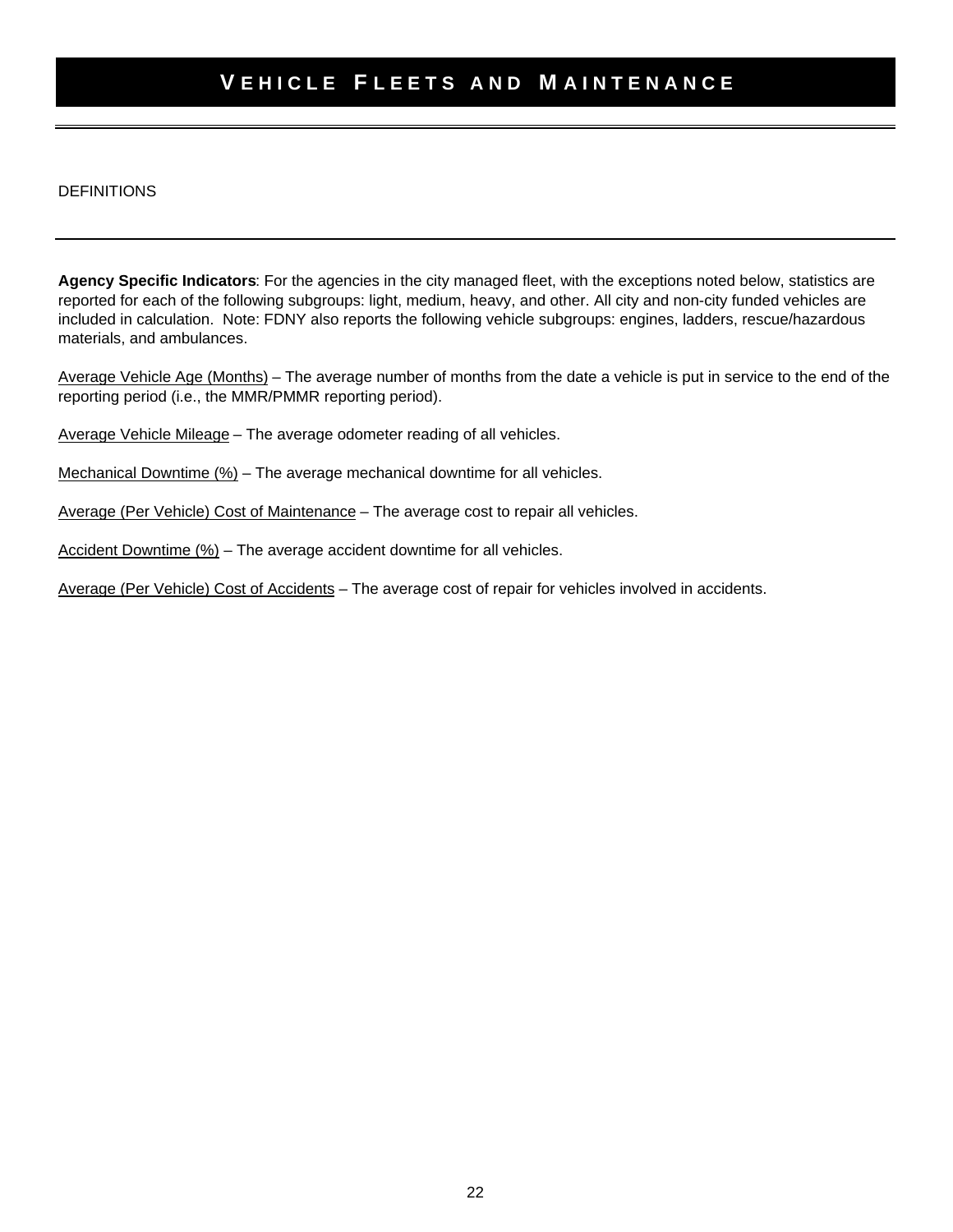LIST OF AGENCIES IN THE CITYWIDE FLEET

#### **City Managed Fleet**

Department of Citywide Administrative Services\* New York City Fire Department<br>
Department of Environmental Protection<br>
New York City Police Department Department of Environmental Protection Department of Correction **Department of Transportation** Department of Parks and Recreation Department of Sanitation Department of Sanitation Department of Health and Mental Hygiene

\*"Department of Citywide Administrative Services" includes the following agencies:

Administration of Children's Services<br>Board of Elections Department of Small Business Services<br>Department of Youth and Community De Board of Elections<br>
Bronx Borough President<br>
Bronx Borough President<br>
Bronx Borough President Financial Information Services Agency Brooklyn Borough President Grow Communication CrowNY (formerly known as "Council on the Environment") Business Integrity Commission **Figure 2018 Human Resources Administration** Campaign Finance Board Landmarks Preservation Commission City Commission on Human Rights Law Department City Council City Council City Council City Council City Council City Council City Council City Council City Council City Council City Council City Council City Council City Council City Council City Council City Council C Civilian Complaint Review Board Department for the Aging<br>
Department of Buildings<br>
Department of Buildings<br>
Office of Administratie Trials and Hearings Office of Administratie Trials and Hearings Department of City Planning **Community** Community Community Community Community Community Community Community Community Community Community Community Community Community Community Community Community Community Community Co Department of Citywide Administrative Services **Conserversity** Office of Emergency Management Department of Consumer Affairs **Consumer Affairs** Account Consumer Affairs **Consumer Affairs** Consumer Affairs **Consumer Affairs** Department of Cultural Affairs **Cultural Affairs** Cultural Affairs **Cultural Affairs** Office of Management and Budget Department of Design and Construction **Office of Payroll Administration** Department of Design and Construction Department of Education **Department of Education** Christ Clerk Comptrolle<br>
Department of Finance **Office of the Comptrolle** Office of the Comptroller Department of Homeless Services **Contains a Container Container Container** Office of the Public Advocate Department of Housing Preservation and Development Queens Borough President Department of Information Technology and Telecommunications Sheriff's Office Department of Investigation Sports Commission Department of Juvenile Justice Staten Island Borough President Department of Probation<br>
Department of Records and Information Services
Taxi and Limousine Commission Department of Records and Information Services

#### **Non-City Managed Fleet**

Health and Hospital Corporation New York City Housing Authority School Construction Authority Office of Special Investigator for Schools at Department of Education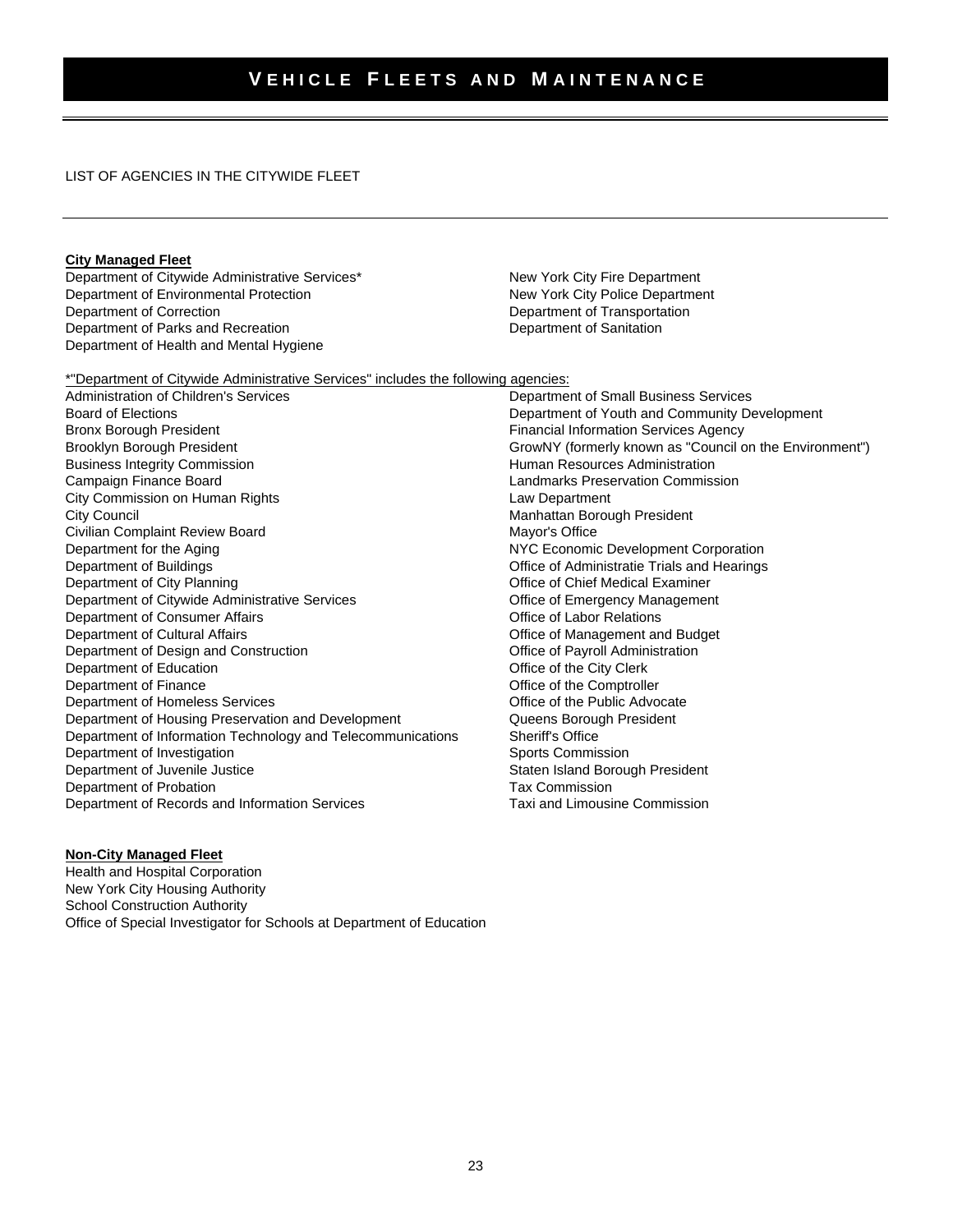#### NOTEWORTHY CHANGES, ADDITIONS OR DELETIONS

 Citywide Fleet Size categories have been renamed to better reflect the agencies that are grouped in each category. The previously labeled "City Funded Fleet" and "Non-City Funded Fleet" corresponds to the "City Funded" and "Non-City Funded" categories under "City Managed Fleet." The previously labeled "Non Mayoral Agency Fleet" has been renamed "Non-City Managed Fleet."

 DOE fleet data is reported in the DCAS fleet totals in Fiscal 2010. DOE fleet numbers were previously reported under the "Non Mayoral Agency Fleet" category, but will now be included in the DCAS agency total. However, their fleet numbers are not broken out in the DCAS subgroup (light, medium, heavy, other) totals and other indicator calculations.

 DOI fleet data is reported in the DCAS fleet totals in Fiscal 2010. The DOI fleet numbers were previously included in the "City Funded Fleet" and "Non-City Funded Fleet" categories but will now be incorporated into the DCAS agency total. However, their fleet numbers are not broken out in the DCAS subgroup (light, medium, heavy, other) totals and other indicator calculations.

 FISA fleet data is reported in the DCAS fleet totals in Fiscal 2010. FISA fleet numbers were previously reported under the "Non Mayoral Agency Fleet" category, but are now included in the DCAS agency total, subgroup totals and other indicator calculations.

 The subgroup "Other" has been added to the agency fleet data breakdown. This subgroup captures all forklifts, trailers, and other off-road equipment.

 The indicator "Percentage of Alternative Fuel Vehicles" has been added to report the percentage of alternative fuel vehicles in the city managed fleet and within each agency.

 The indicator "Local Law 38 Compliant Vehicles Purchased" has been renamed "Percentage of Purchased Vehicles Compliant with Local Law 38."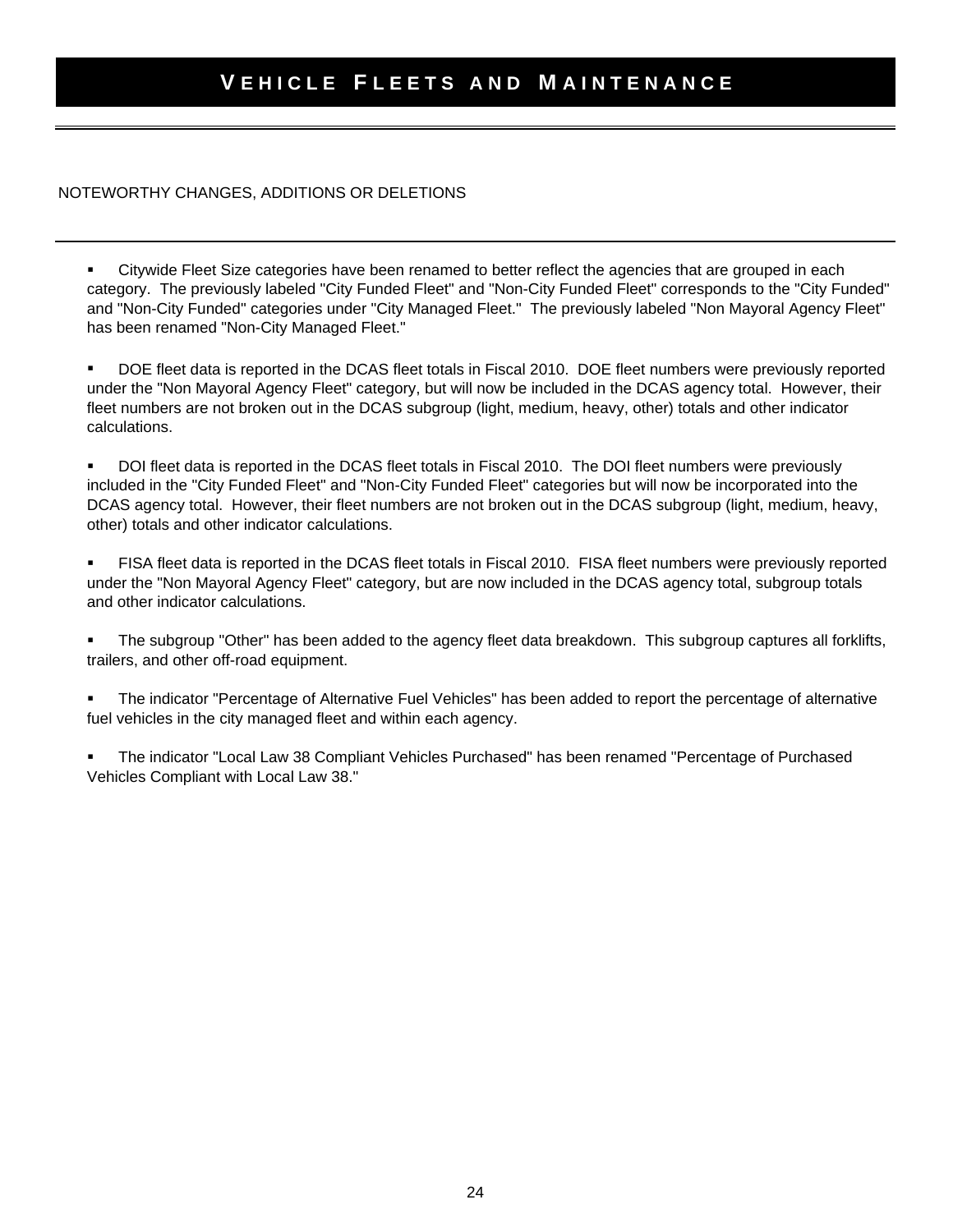#### **Fiscal 2011**

Board of Elections [003]

001 Personal Services<br>002 Other than Person Other than Personal Services

Emergency Management [017]

| 001 | <b>Personal Services</b>            |
|-----|-------------------------------------|
| 002 | <b>Other than Personal Services</b> |

Law [025]

| 001 | <b>Personal Services</b>            |
|-----|-------------------------------------|
| 002 | <b>Other than Personal Services</b> |

City Planning [030]

| 001 | <b>Personal Services</b>            |
|-----|-------------------------------------|
| 002 | <b>Other than Personal Services</b> |
| 003 | Geographic Systems - PS             |
| 004 | Geographic Systems - OTPS           |

Investigation [032]

| 001 | <b>Personal Services</b>            |
|-----|-------------------------------------|
| 002 | <b>Other than Personal Services</b> |
| 003 | <b>Inspector General - PS</b>       |
| 004 | <b>Inspector General - OTPS</b>     |

New York Public Library - The Research Libraries [035]

001 Lump Sum Appropriation

New York Public Library [037]

| 003 | Lump Sum - Borough of Manhattan |
|-----|---------------------------------|
|-----|---------------------------------|

- 004 Lump Sum Borough of the Bronx
- 005 Lump Sum Borough of Staten Island<br>006 Systemwide Services
- Systemwide Services
- 007 Consultant and Advisory Services

Brooklyn Public Library [038]

001 Lump Sum

Queens Borough Public Library [039]

001 Lump Sum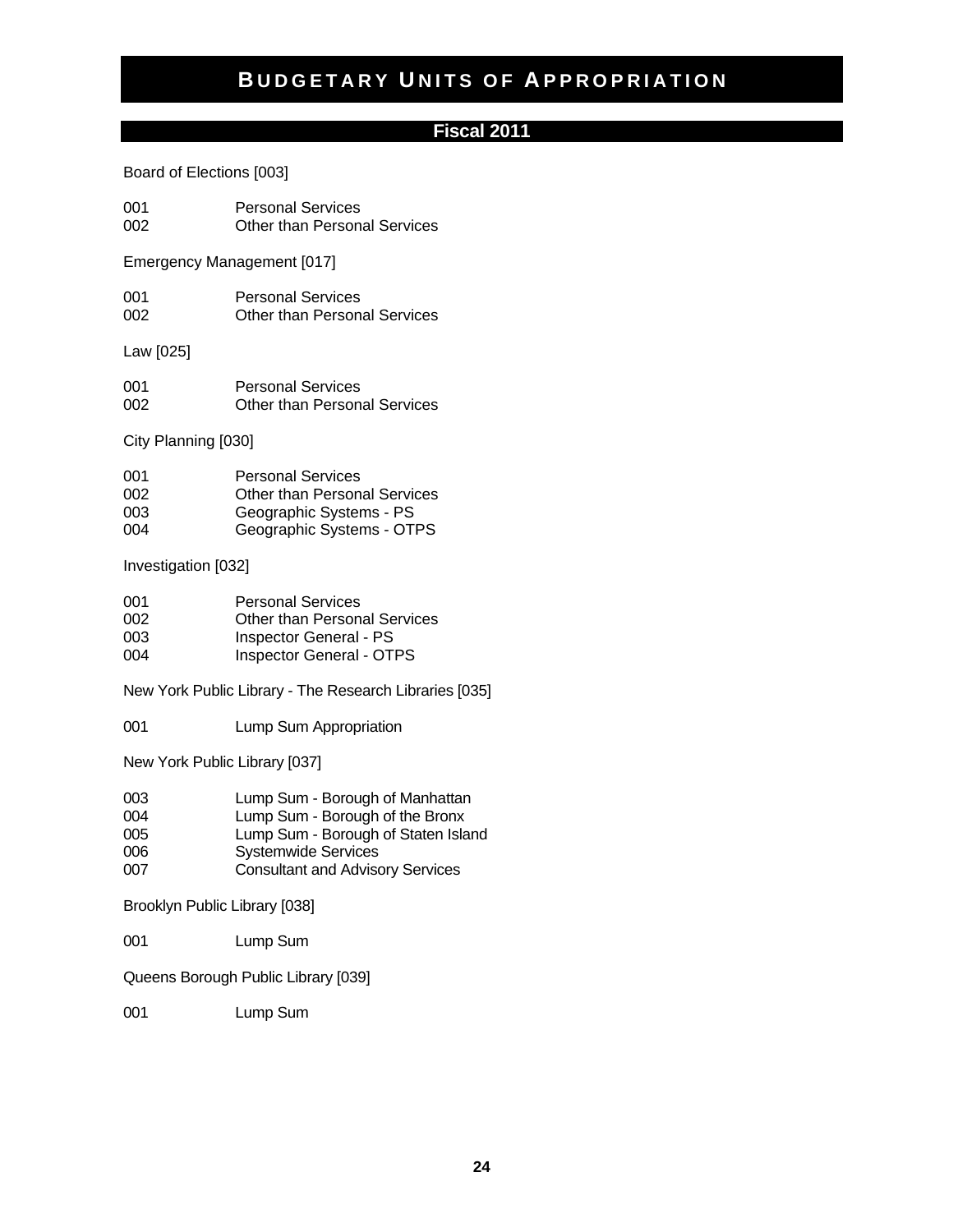Education [040]

- 401 General Educational Instruction and School Leadership PS
- 402 General Educational Instruction and School Leadership OTPS
- 403 Special Educational Instruction and School Leadership PS
- 404 Special Educational Instruction and School Leadership OTPS
- 415 School Support Organization PS
- 416 Integrated Service Centers OTPS
- 421 Citywide Special Education Instruction and School Leadership PS
- 422 Citywide Special Education Instruction and School Leadership OTPS
- 423 Special Education Instructional Support PS
- 424 Special Education Instructional Support OTPS
- 435 School Facilities PS
- 436 School Facilities OTPS
- 438 Pupil Transportation OTPS
- 439 School Food Services PS
- 440 School Food Services OTPS
- 442 School Safety OTPS
- 444 Energy and Leases OTPS
- 453 Central Administration PS
- Central Administration OTPS
- 461 Fringe Benefits PS
- 470 Special Education Pre-K Contract Payments OTPS
- 472 Charter & Contract Schools and Foster Care Placements OTPS
- 474 NPS and FIT Payments OTPS
- 481 Categorical Programs PS
- 482 Categorical Programs OTPS
- 491 Collective Bargaining PS

City University of New York [042]

- 001 Community College OTPS<br>002 Community College PS
- Community College PS
- 003 Hunter Schools OTPS
- 004 Hunter Schools PS
- 005 Educational Aid OTPS
- 012 Senior College OTPS

Civilian Complaint Review Board [054]

| 001 | <b>Personal Services</b>     |
|-----|------------------------------|
| 002 | Other than Personal Services |

#### Police [056]

| 001 | Operations                        |
|-----|-----------------------------------|
| 002 | <b>Executive Management</b>       |
|     |                                   |
| 003 | School Safety -PS                 |
| 004 | <b>Administration - Personnel</b> |
| 006 | <b>Criminal Justice</b>           |
| 007 | <b>Traffic Enforcement</b>        |
| 008 | <b>Transit Police - PS</b>        |
| 009 | Housing Police - PS               |
| 100 | <b>Operations - OTPS</b>          |
| 200 | Executive Management - OTPS       |
| 300 | School Safety - OTPS              |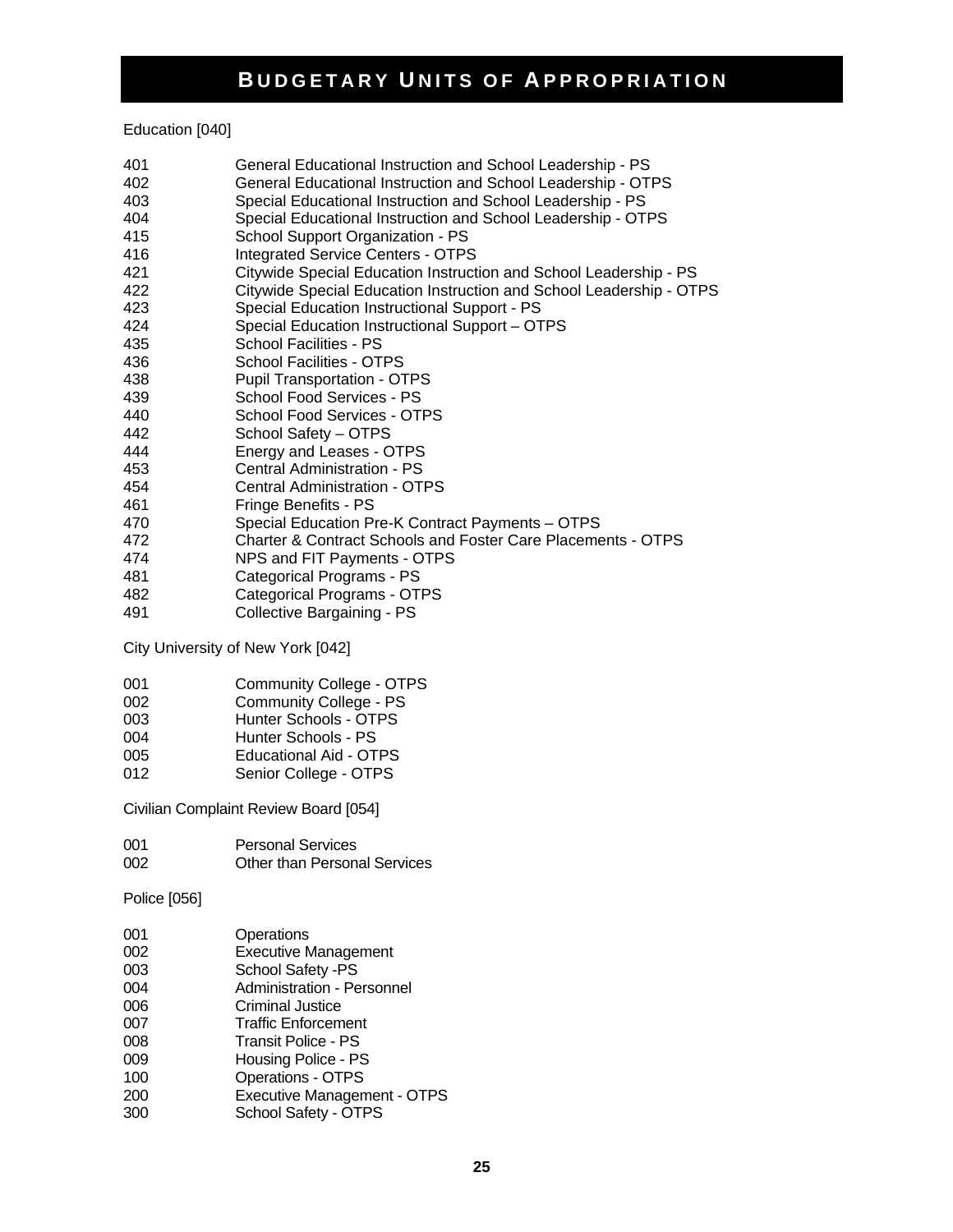| 400 | Administration - OTPS      |
|-----|----------------------------|
| 600 | Criminal Justice - OTPS    |
| 700 | Traffic Enforcement - OTPS |

Fire [057]

| 001 | <b>Executive Administrative</b>          |
|-----|------------------------------------------|
| 002 | Fire Extinguishment & Emergency Response |
| 003 | Fire Investigation                       |
| 004 | <b>Fire Prevention</b>                   |
| 005 | Executive Administrative - OTPS          |
| 006 | Fire Extinguishment & Response - OTPS    |
| 007 | Fire Investigation - OTPS                |
| 008 | Fire Prevention - OTPS                   |
| 009 | <b>Emergency Medical Services-PS</b>     |
| 010 | <b>Emergency Medical Services- OTPS</b>  |

Children's Services [068] (includes Juvenile Justice as of FY 2012)

| 001    | <b>Personal Services</b>                                                            |
|--------|-------------------------------------------------------------------------------------|
| 002    | <b>Other than Personal Services</b>                                                 |
| $\sim$ | $H_{\text{total}}(D_{\text{total}}/D_{\text{total}}(D_{\text{total}}-D_{\text{C}})$ |

- 003 Head Start/Day Care PS<br>004 Head Start/Day Care OT
- 004 Head Start/Day Care OTPS<br>005 Administrative PS Administrative - PS
- 006 Child Welfare OTPS

Human Resources [069]

| 101 | Administration - OTPS |
|-----|-----------------------|
|     |                       |

- 103 Public Assistance OTPS
- 104 Medical Assistance OTPS
- 105 Adult Services OTPS<br>201 Administration
- Administration
- 203 Public Assistance 204 Medical Assistance
- 205 Adult Services

Homeless Services [071]

| 100 | <b>Personal Services</b>            |
|-----|-------------------------------------|
| 200 | <b>Other than Personal Services</b> |

Correction [072]

| 001 | Administration               |
|-----|------------------------------|
| 002 | Operations                   |
| 003 | <b>Operations - OTPS</b>     |
| 004 | <b>Administration - OTPS</b> |

Aging [125]

| 001 | Executive and Administrative Management        |
|-----|------------------------------------------------|
| 002 | <b>Community Programs</b>                      |
| 003 | <b>Community Programs - OTPS</b>               |
| 004 | Executive and Administrative Management - OTPS |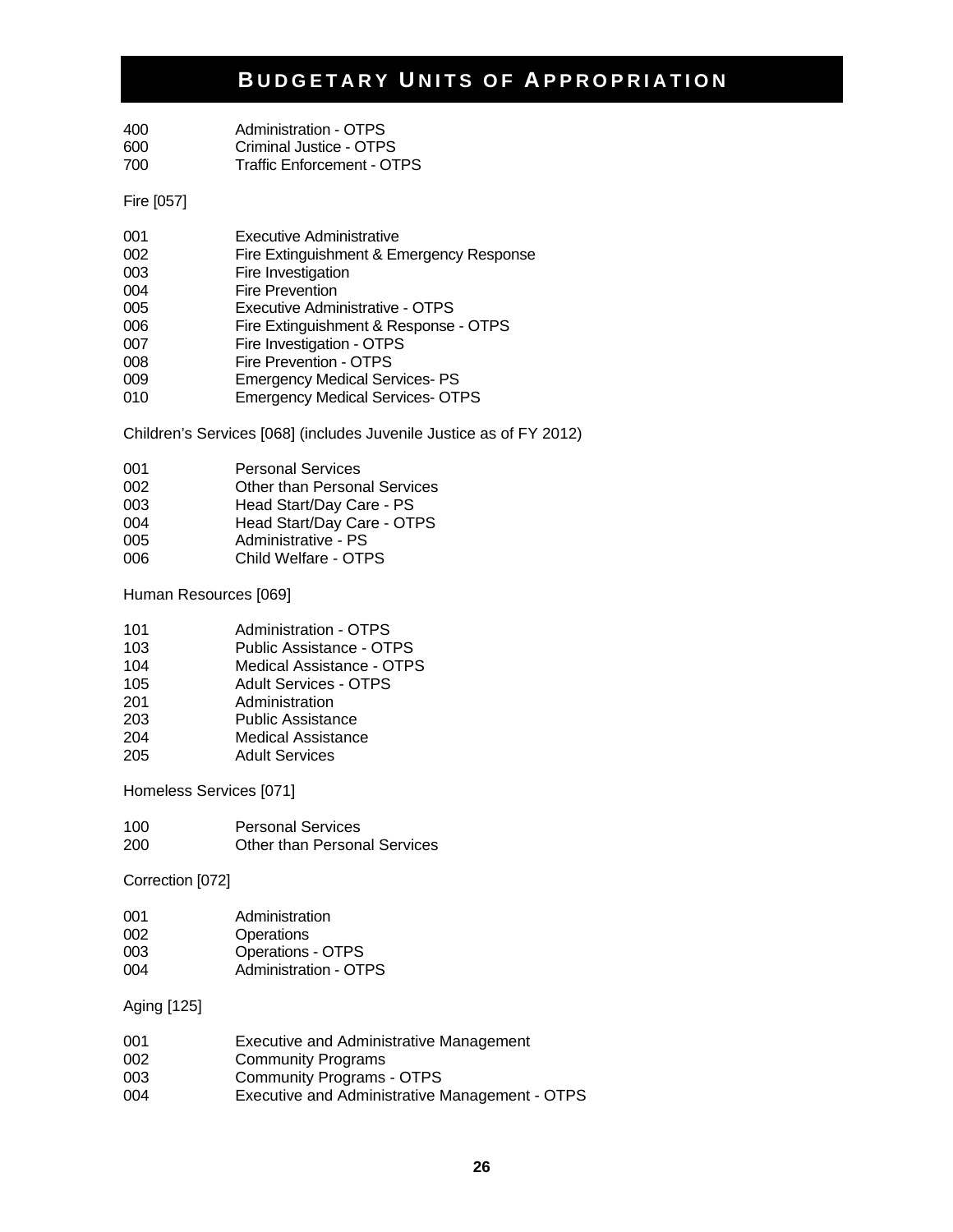Cultural Affairs [126]

| 001 | Office of the Commissioner - PS              |
|-----|----------------------------------------------|
| 002 | Office of the Commissioner - OTPS            |
| 003 | <b>Cultural Programs</b>                     |
| 004 | Metropolitan Museum of Art                   |
| 005 | New York Botanical Garden                    |
| 006 | American Museum of Natural History           |
| 007 | The Wildlife Conservation Society            |
| 008 | Brooklyn Museum                              |
| 009 | Brooklyn Children's Museum                   |
| 010 | <b>Brooklyn Botanical Garden</b>             |
| 011 | Queens Botanical Garden                      |
| 012 | New York Hall of Science                     |
| 013 | Staten Island Institute of Arts and Sciences |
| 014 | Staten Island Zoological Society             |
| 015 | <b>Staten Island Historical Society</b>      |
| 016 | Museum of the City of New York               |
| 017 | Wave Hill                                    |
| 019 | Brooklyn Academy of Music                    |
| 020 | <b>Snug Harbor Cultural Center</b>           |
| 021 | Studio Museum in Harlem                      |
| 022 | <b>Other Cultural Institutions</b>           |
| 024 | New York Shakespeare Festival                |

Juvenile Justice [130]

| 001 | <b>Personal Services</b>     |
|-----|------------------------------|
| 002 | Other than Personal Services |

Landmarks Preservation [136]

| 001 | <b>Personal Services</b>     |
|-----|------------------------------|
| 002 | Other than Personal Services |

Taxi and Limousine [156]

| 001 | <b>Personal Services</b>            |
|-----|-------------------------------------|
| 002 | <b>Other than Personal Services</b> |

Commission on Human Rights [226]

| 001 | <b>Personal Services</b> |
|-----|--------------------------|
|-----|--------------------------|

- 002 Other than Personal Services
- 003 Community Development PS<br>004 Community Development OT
- Community Development OTPS

Youth and Community Development [260]

- 002 Executive and Administrative<br>005 Community Development O
- 005 Community Development OTPS<br>311 Personal Services
- Personal Services
- 312 Other than Personal Services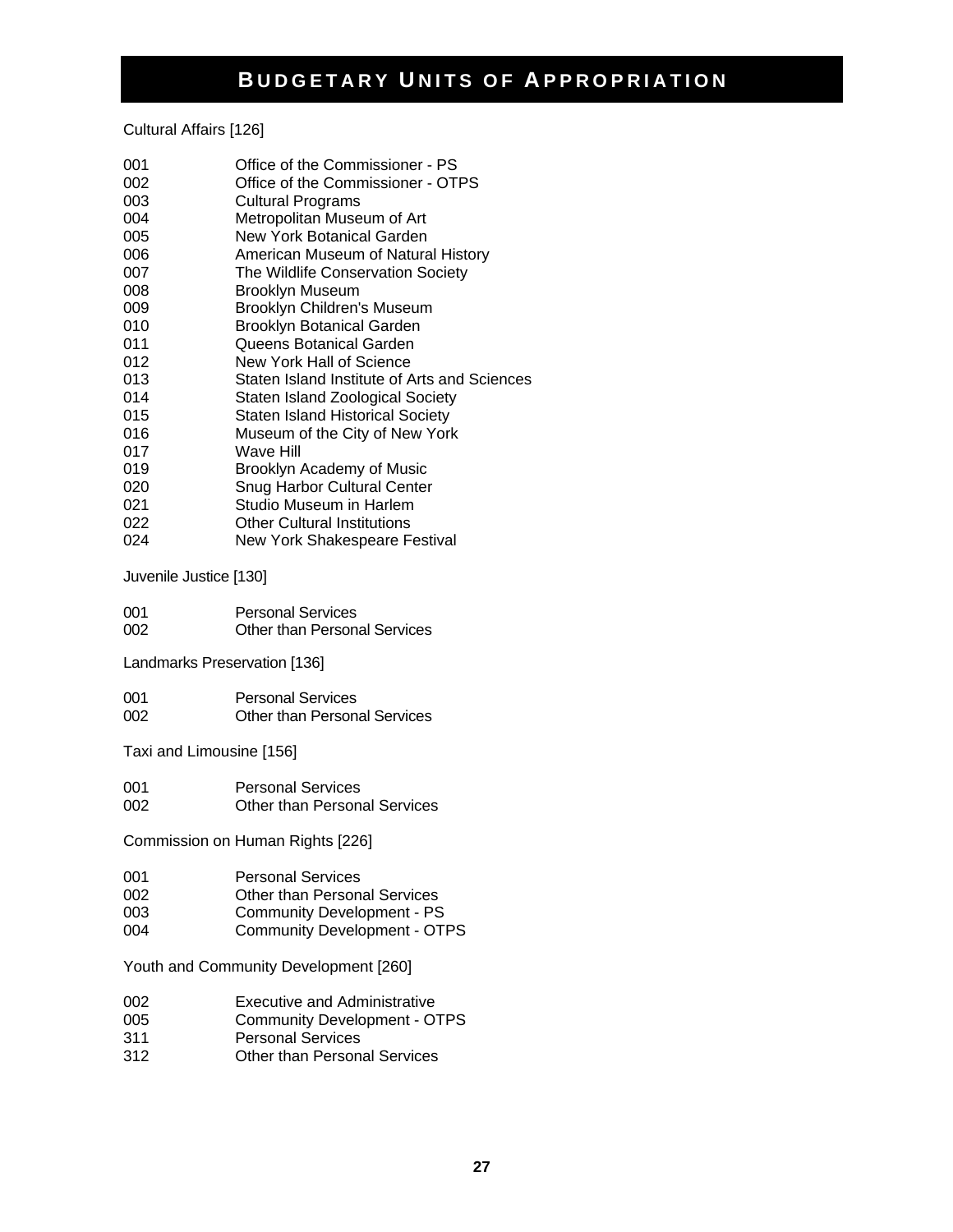#### Probation [781]

- 001 Executive Management
- 002 Probation Services
- 003 Probation Services OTPS
- 004 Executive Management OTPS

Small Business Services [801]

(Economic Development Corporation)

- 001 Department of Business PS
- 002 Department of Business OTPS
- 004 Contract Compliance & Business Opportunity PS
- 005 Contract Compliance & Business Opportunity OTPS<br>006 Economic Development Corporation OTPS
- Economic Development Corporation OTPS
- 008 Economic Planning/Film PS
- 009 Economic Planning/Film OTPS
- 010 Workforce Investment Act PS
- 011 Workforce Investment Act OTPS

Housing Preservation and Development [806]

- 001 Office of Administration
- 002 Office of Development
- 004 Office of Housing Preservation
- 006 Housing Maintenance and Sales
- 008 Office of Administration OTPS
- 009 Office of Development OTPS
- 010 Housing Management and Sales OTPS
- 011 Office of Housing Preservation OTPS

Buildings [810]

001 Personal Services 002 Other than Personal Services

Health and Mental Hygiene [816] (Office of Chief Medical Examiner)

| 101 | <b>Health Administration</b> |
|-----|------------------------------|
|     |                              |

- 102 Disease Control and Epidemiology
- 103 Health Promotion and Disease Prevention
- 104 Environmental Health Services
- 106 Office of Chief Medical Examiner
- 107 Health Care Access and Improvement PS
- 108 Mental Hygiene Management Services PS
- 111 **Health Administration OTPS**
- 112 Disease Control and Epidemiology OTPS
- 113 Health Promotion and Disease Prevention OTPS
- 114 Environmental Health Services OTPS
- 116 Office of Chief Medical Examiner OTPS
- 117 Health Care Access and Improvement OTPS
- 118 Mental Hygiene Management Services OTPS
- 120 Mental Health Services OTPS
- 121 Mental Retardation Services OTPS
- 122 Chemical Dependency and Health Promotion OTPS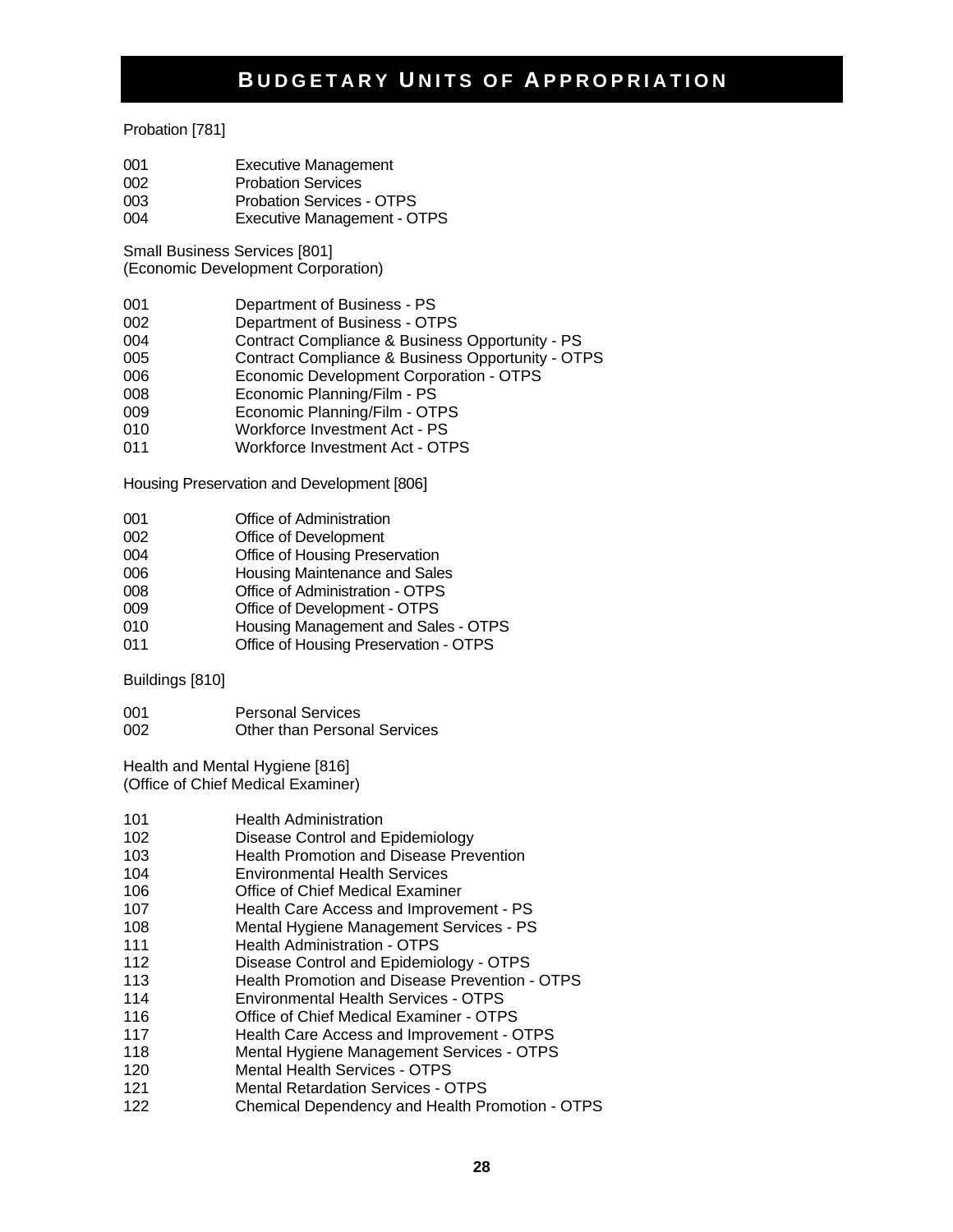Health and Hospitals Corporation [819]

001 Lump Sum

Office of Administrative Trials and Hearings [820] (effective Fiscal Year 2011)

- 001 Personal Services
- 002 Other than Personal Services

Environmental Protection [826]

| 001 | <b>Executive and Support</b>           |
|-----|----------------------------------------|
| 002 | <b>Environmental Management</b>        |
| 003 | Water Supply and Wastewater Collection |
| 004 | Utility - OTPS                         |
| 005 | Environmental Management - OTPS        |
| 006 | Executive and Support - OTPS           |
| 007 | <b>Central Utility</b>                 |
| 008 | <b>Wastewater Treatment</b>            |

Sanitation [827]

- 101 Executive Administrative<br>102 Cleaning and Collection
- **Cleaning and Collection**
- 103 Waste Disposal
- 104 Building Management
- 105 Bureau of Motor Equipment
- 106 Executive and Administrative OTPS
- 107 Snow Budget Personal Services
- 109 Cleaning and Collection OTPS
- 110 Waste Disposal OTPS
- 111 Building Management OTPS
- 112 Motor Equipment OTPS
- 113 Snow Budget OTPS

Business Integrity Commission [829]

001 Personal Services 002 Other than Personal Services

Finance [836]

| 001 | Administration and Planning      |
|-----|----------------------------------|
| 002 | Operations                       |
| 003 | Property                         |
| 004 | Audit                            |
| 005 | Legal                            |
| 007 | Parking Violations Bureau        |
| 009 | <b>City Sheriff</b>              |
| 011 | <b>Administration - OTPS</b>     |
| 022 | <b>Operations - OTPS</b>         |
| 033 | Property - OTPS                  |
| 044 | Audit - OTPS                     |
| 055 | Legal - OTPS                     |
| 077 | Parking Violations Bureau - OTPS |
| 099 | City Sheriff - OTPS              |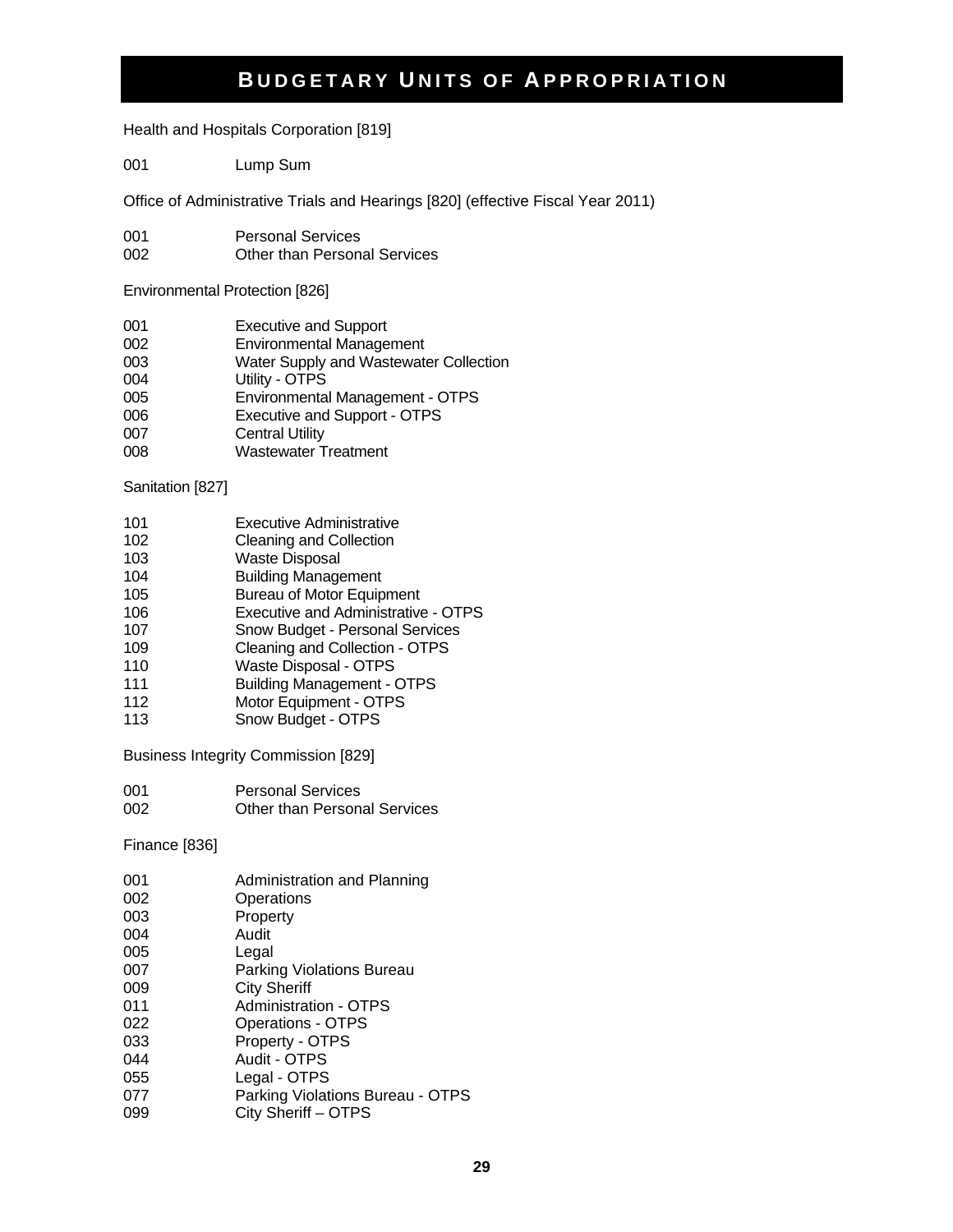Transportation [841]

- 001 Executive Administration and Planning Management
- 002 Highway Operations
- 003 Transit Operations
- 004 Traffic Operations
- 006 Bureau of Bridges
- 007 Bureau of Bridges OTPS
- 011 Executive Administration and Planning Management OTPS
- 012 Highway Operations OTPS
- 013 Transit Operations OTPS
- 014 Traffic Operations OTPS

Parks and Recreation [846]

- 001 Executive Management and Administrative Services
- 002 Maintenance and Operations
- 003 Design and Engineering
- 004 Recreation Services
- 006 Maintenance and Operations OTPS
- 007 Executive Management and Administrative Services OTPS
- 009 Recreation Services OTPS
- 010 Design and Engineering OTPS

Design and Construction [850]

- 001 Personal Services
- 002 Other than Personal Services

Citywide Administrative Services [856]

(Office of Administrative Trials and Hearings – through Fiscal 2010)

- 001 Division of Citywide Personnel Services
- 002 Division of Citywide Personnel Services OTPS
- 003 Office of Administrative Trials and Hearings
- 004 Office of Administrative Trials and Hearings OTPS
- 005 Board of Standards and Appeals
- 006 Board of Standards and Appeals OTPS
- 100 Executive and Support Services
- 190 Executive and Support Services OTPS
- 200 Division of Administration and Security
- 290 Division of Administration and Security OTPS
- 300 Division of Facilities Management and Construction
- 390 Division of Facilities Management and Construction OTPS
- 400 Division of Municipal Supply Services
- 490 Division of Municipal Supply Services OTPS
- 500 Division of Real Estate Services
- 590 Division of Real Estate Services OTPS
- 600 Communications
- 690 Communications OTPS

Information Technology and Telecommunications [858] (311 Customer Service Center)

- 001 Personal Services
- 002 Other than Personal Services